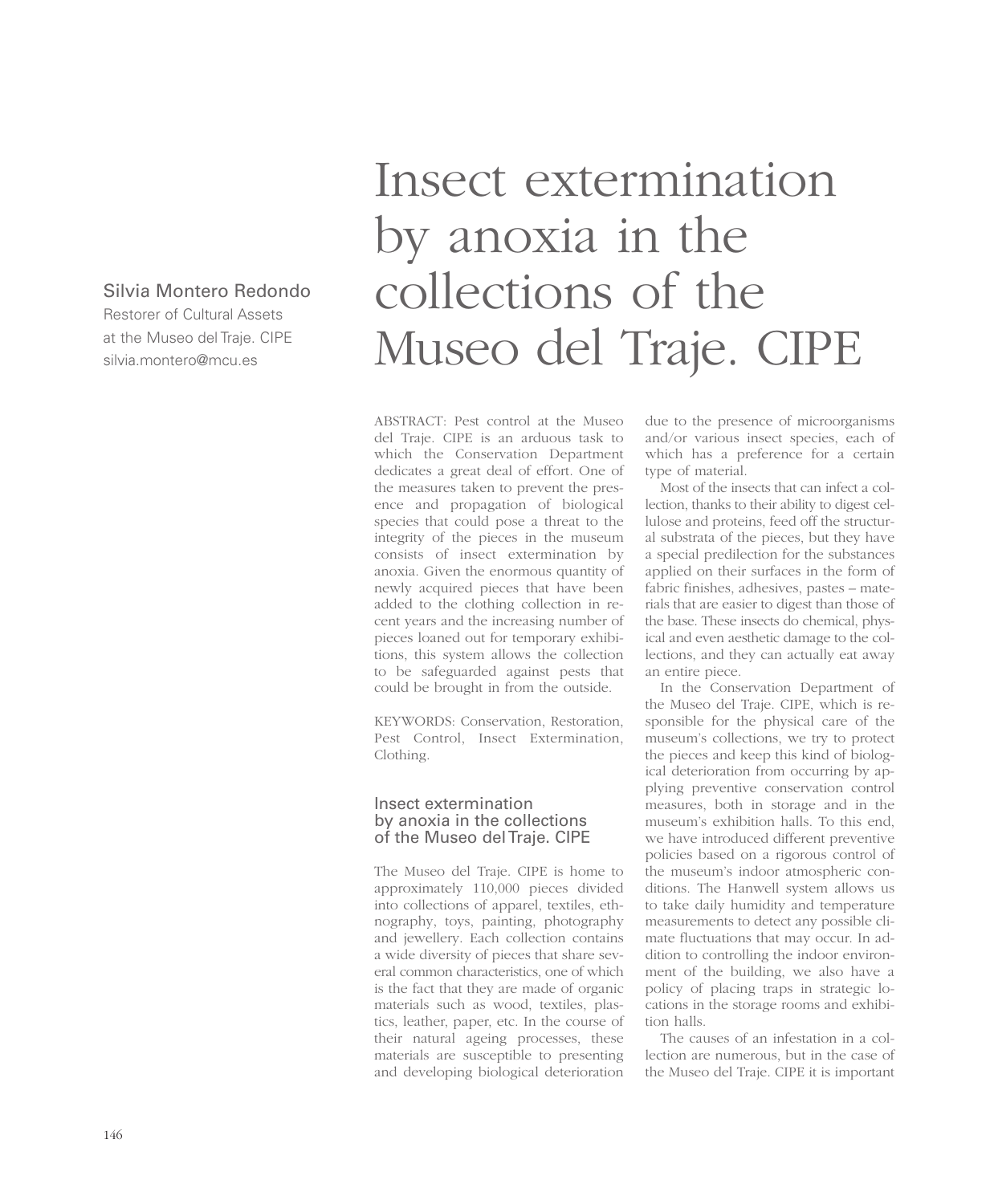# Desinsectación por anoxia de las colecciones del Museo del Traje. CIPE

# Silvia Montero Redondo

Restauradora de Bienes Culturales en el Museo del Traje. CIPE silvia.montero@mcu.es

RESUMEN: El control de plagas en el Museo del Traje. CIPE es una tarea ardua en la que el Departamento de Conservación vuelca sus esfuerzos. Una de las medidas tomadas, para impedir la presencia y desarrollo de especies biológicas que puedan poner en peligro la integridad de las obras custodiadas, consiste en la implantación del tratamiento de desinsectación por anoxia. Dada la ingente cantidad de piezas de nuevo ingreso que en los últimos años han pasado a formar parte de la colección de indumentaria y el aumento incesante de préstamos de piezas para exposiciones temporales, este sistema hace posible que se garantice la salvaguarda de la colección frente a un posible contagio desde el exterior.

PALABRAS CLAVE: Conservación, restauración, control de plagas, desinsectación, indumentaria.

#### Desinsectación por anoxia de las colecciones del Museo del Traje. CIPE

El Museo del Traje. CIPE alberga en torno a 110.000 piezas distribuidas en colecciones de indumentaria, textiles, etnografía, juguetes, pintura, fotografía, joyas. Todas ellas contienen piezas muy diversas caracterizadas, entre otros aspectos, por ser materiales orgánicos como madera, textil, plásticos, cuero, papel, etc. Estos materiales son susceptibles de presentar y desarrollar, en su proceso natural de envejecimiento, un deterioro biológico debido a la presencia de microorganismos

y/o insectos de diversas especies, cada una de ellas con preferencia por un tipo de material.

La mayoría de los insectos que pueden infectar una colección, gracias a su capacidad para digerir la celulosa y las proteínas, además de alimentarse del sustrato estructural de la obra, sienten especial predilección por las sustancias aplicadas sobre sus superficies en forma de aprestos, adhesivos, engrudos, etc., materiales más fácilmente digeribles que los de base. Los daños que producen sobre las colecciones son de carácter químico, físico e incluso estético, pudiendo llegar a hacer desaparecer la obra en sí.

En el Departamento de Conservación del Museo del Traje. CIPE, encargado del cuidado físico de las colecciones del Museo, tratamos de protegerlas y evitar que se produzca este tipo de deterioro biológico aplicando medidas de control de conservación preventiva, tanto en almacén como en las salas de exposición del Museo. Para ello, hemos puesto en marcha distintas políticas preventivas basadas en el control riguroso de las condiciones medioambientales del interior del Museo. Mediante el sistema Hanwell se realizan mediciones diarias de humedad y temperatura, para observar las posibles fluctuaciones climáticas que pudieran producirse. Además del control medioambiental del espacio interior del edificio, se realiza una política de colocación de trampas en zonas estratégicas de los almacenes y las salas de la Exposición.

Las causas de infestación de una colección son múltiples, pero en el caso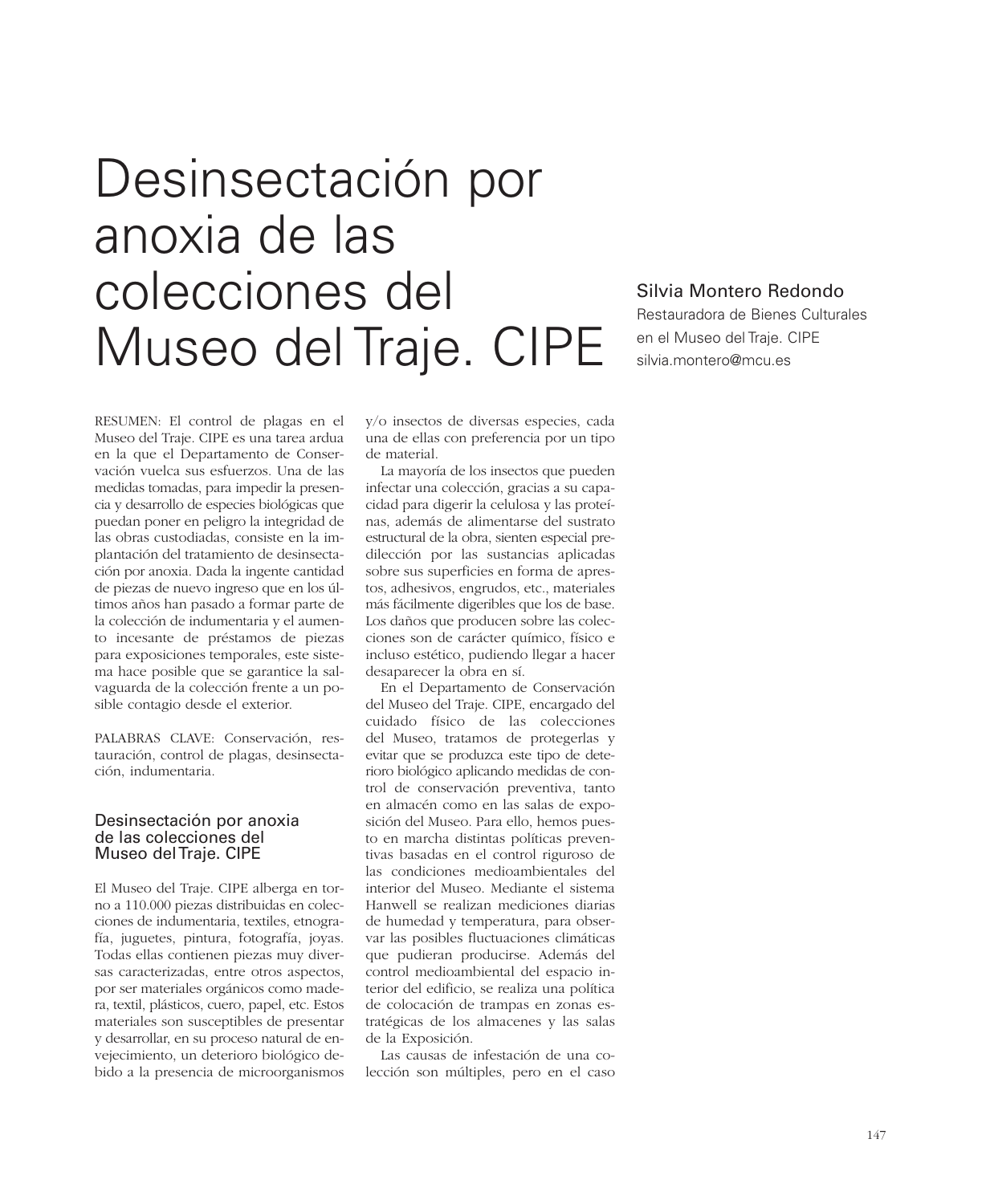to bear in mind its location within the city of Madrid. Measures taken indoors can often be insufficient and even useless if we fail to consider other risk factors, such as the environs of the museum. The museum building is located in an exclusive area of northwest Madrid, on the university campus, characterised by large green spaces. Concretely, the building stands in the middle of a 30,000 square-metre plot of land: 4,000 metres are occupied by the permanent exhibition halls, 1,200 are allotted to the temporary exhibition halls and over 6,000 correspond to the storage rooms. The rest of the plot is covered by lawns and gardens which hold the café-restaurant and the museum shop. Therefore, the building is surrounded on every side by areas that pose an infestation risk, given that gardening activities are carried out on a daily basis and the arboreal and floral species that embellish the environs are constantly being watered and cared for.

In order to prevent any biological species from invading the building, the museum relies on the services of an outsourced company which takes the necessary measures to ensure its safety.

Even so, the collections are still at risk from possible infestations, and because these collections are so vulnerable to contamination by biological agents, we must work tirelessly to preserve them in a clean and pest-free environment to ensure their conservation for future generations.

There is another possibility or risk factor that we must consider in order to protect the collections. One of these biological species, no less important and dangerous than those named above, gains access to the museum on the very pieces brought in to join the collection. If an infected work were to enter the building, the rest of the collection would immediately be exposed to the pest. In the worst-case scenario, if the piece were stored after being inventoried, the collection would become infected and vulnerable to a biological plague within the space of a few short days or months.

Another risk factor to bear in mind is the possible infestation of one of the museum's pieces sent out on loan for a temporary exhibition. During its time in other venues, cities or even countries, the work may be exposed to contagion if the conservation measures stipulated for the loan are not observed. In recent

years, the museum's activity "outside the museum" has grown, and increasingly more pieces are being loaned for temporary exhibitions. Consequently, when they return, the rest of the collection may be exposed to a possible infestation.

For all of these reasons, and given the quantity of new works that have been added to the collection in recent years, as well as the continuous comings and goings of pieces loaned out for exhibitions, the museum's Conservation Department has begun to use insect extermination by anoxia as a measure of prevention and control to avoid possible infestations. This treatment is systematically applied to all new pieces entering the collection. Combined with the aforementioned measures, this method effectively eliminates the possibility of the existence of insect plagues inside the building.

Since my arrival at the Museo del Traje as a textile restorer, I have dedicated my time to, among other tasks, carrying out the anoxic insect extermination treatments on the museum's collections. Given that the majority of the pieces entering the museum pertain to the textiles and clothing collection, the supervision and observation of the museum's textile restorer was required

Over the course of these years, I have completed exhaustive research on this treatment. To this end I have gathered information on the systems used in other museums and conservation centres both in Spain and abroad. But my work is primarily based on the extensive bibliography compiled by Nieves Valentín, a biologist at the IPHE (Spanish Historical Heritage Institute) and an expert on the control of cultural heritage biodeterioration. Her professionalism and her advice have allowed me to explore this fascinating world and learn in order to carry out this task at the Museo del Traje with well-defined criteria and goals, adapting my ideas to the possibilities and unique circumstances of the museum with regard to available infrastructures and resources.

#### What do we look for? Insect species that can infect the museum's collections

The nearly one thousand insect species that pose a threat to the museum's collections can be grouped into two cate-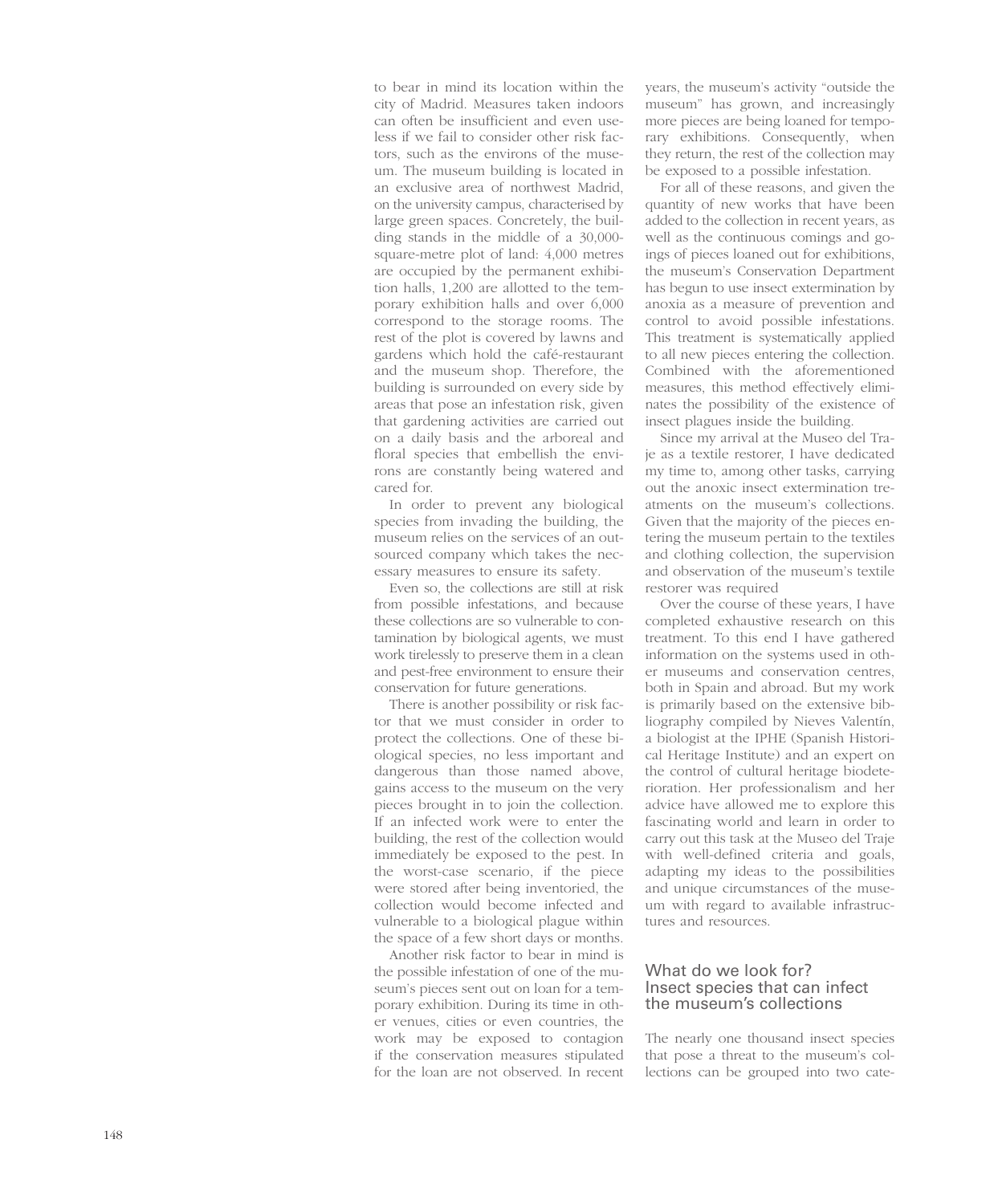del Museo del Traje. CIPE no hay que olvidar su ubicación en la ciudad de Madrid. Muchas veces las medidas tomadas en el interior pueden resultar insuficientes e incluso inútiles si no tenemos en cuenta otros factores de riesgo como puede ser el entorno en el que se halla el Museo. El edificio en el que se sitúa está enclavado en una zona privilegiada del noroeste de Madrid, en la Ciudad Universitaria, caracterizada por grandes espacios ajardinados. En concreto, el edificio se enclava en el centro de una parcela de 30.000 metros cuadrados, de los cuales 4.000 están dedicados a las salas de la Exposición Permanente, 1.200 a las de exposiciones temporales y más de 6.000 al almacén. El resto son jardines en los que se encuentra la cafetería-restaurante y la tienda del Museo. Por tanto, el edificio queda rodeado, en todo su perímetro, por zonas de riesgo de infestación, ya que la actividad de cuidado de los jardines es diaria, con riego y saneamiento continuo de las especies arbóreas y florales que embellecen el entorno.

Para evitar la penetración de cualquier especie biológica en el interior del edificio, se contratan los servicios de una empresa externa que toma las medidas necesarias para conseguirlo.

Pero aun así, las posibilidades de infestación de las colecciones siguen existiendo y, al tratarse de unas colecciones tan susceptibles de ser contaminadas por agentes biológicos, no debemos cesar en el empeño de conservarlas en un entorno limpio y libre de plagas, asegurando su conservación para generaciones futuras.

Existe otra posibilidad o factor de riesgo que debemos tener en cuenta a la hora de proteger las colecciones. Una vía de acceso de estas especies biológicas en el Museo, no menos importante y peligrosa que las anteriormente citadas, está en la propia obra que ingresa para formar parte de la colección. En el supuesto de que una obra infectada entrara en el edificio, el resto de la colección quedaría inmediatamente expuesta al contagio. En el peor de los casos, si la obra fuera almacenada tras su inventariado, la colección, en pocos días o meses, podría quedar contagiada y desprotegida ante una plaga biológica.

Otro factor de riesgo a tener en cuenta es la posible infestación de una de las piezas del Museo, al salir en préstamo a

una exposición temporal. Durante su permanencia en otras sedes, ciudades o, incluso, otros países, la obra puede quedar expuesta al contagio si no se siguen las medidas de conservación exigidas para su préstamo. Durante los últimos años, la actividad del Museo "fuera del Museo" ha ido creciendo y cada vez se prestan más piezas para exposiciones temporales. De esta forma, cuando regresan, se abre una nueva posibilidad de infestación al resto de la colección.

Por todo ello, y ante la cantidad de obras nuevas que en los últimos años está ingresando en la colección, así como por el continuo trasiego de entrada y salida de piezas en préstamo para exposiciones, el Museo, a través del Departamento de Conservación, ha puesto en marcha el tratamiento de desinsectación por anoxia como medida preventiva y de control ante una posible infestación. Este tratamiento se aplica, de forma sistemática, a todas las piezas de nueva incorporación a la colección. De esta forma, junto con las medidas anteriormente expuestas, queda garantizada y sellada la posibilidad de existencia de plagas de insectos en el interior del edificio.

Desde mi llegada al Museo del Traje como restauradora textil, me he dedicado, entre otras funciones, a realizar los tratamientos de desinsectación por anoxia de las colecciones del Museo. Dado que la mayor parte de las piezas que ingresan pertenecen a la colección de textiles e indumentaria, se requería el cuidado y observación de la restauradora textil del Museo.

A lo largo de estos años, he realizado una exhaustiva labor de investigación sobre dicho tratamiento. Para ello me he informado de los sistemas implantados en otros Museos y Centros de Conservación, tanto nacionales como internacionales. Pero, principalmente, me he basado en la extensa bibliografía desarrollada por Nieves Valentín, bióloga del IPHE, y experta en el control del biodeterioro en patrimonio. Su profesionalidad y sus consejos me han permitido adentrarme en este fascinante mundo y aprender para poder realizar esta función en el Museo del Traje con criterio y objetivos definidos, adaptándome a las posibilidades y circunstancias particulares del Museo en cuanto infraestructuras y medios disponibles.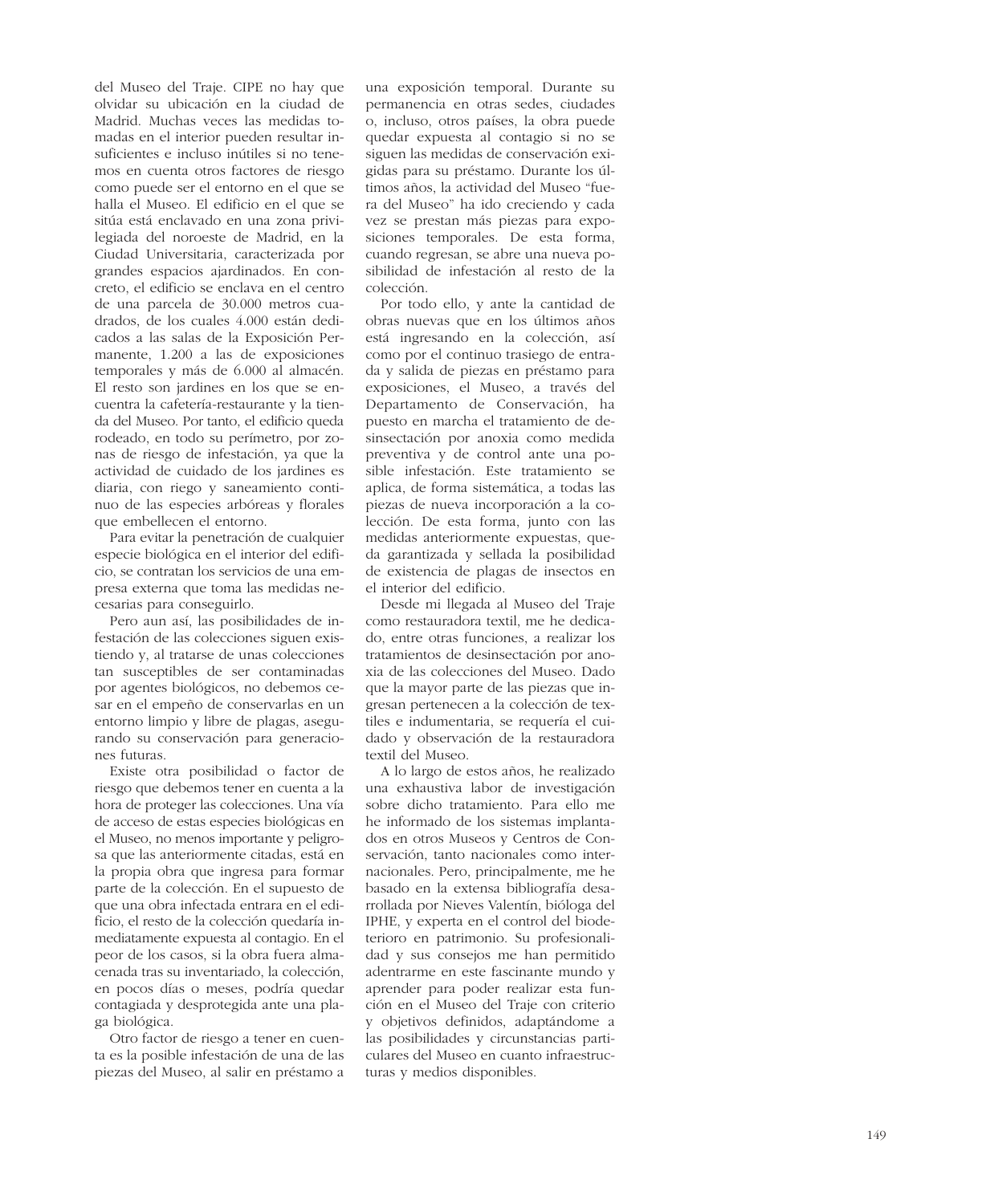

gories according to their life cycles: the first group of insects undergoes a simple metamorphosis and the second presents a complex metamorphosis. The life cycle of the first group includes a series of stages such as egg, larva and adult, while the second undergoes a more complex metamorphosis in which the egg transforms into larva, later into a nymph and finally reaches adulthood (figures 1 and 2).

Some of the most notable simple-metamorphosis insects that can attack the cultural assets in our care are termites of the Isoptera order, cockroaches of the Dictyoptera order and silverfish or *lepisma saccharina* of the Thysanura order.

Cockroaches are omnivorous, but they feed especially off starch and proteins. Their presence in the museum could be primarily due to the existence of leftover food in rubbish bins or the accumulation of dirt in corners and places of transit, as well as the proximity of the museum facilities to the café-restaurant. Therefore, in order to avoid their presence, the halls and storerooms must be cleaned daily, without forgetting work zones, corridors, toilet facilities, etc. Nevertheless, the museum's internal regulations prohibit the introduction of any kind of food into the building.

The damage that this species does to the collections can be physical-mechanical, given that it feeds on substrata made using protein glues and starch – and starch is found on many textile items in the fabric finishes. But cockroaches can also do chemical damage, because the waste they leave on the objects that cross their paths can react chemically with the original materials of the pieces.

The silverfish is one of the most common pests in libraries, museums and buildings in general. It feeds off products with high carbohydrate content (starch) and proteins, but it also eats cellulose and fabrics made of plant fibres such as linen, cotton and rayon.

Generally speaking, they hide in dark places and avoid direct contact with sunlight. Once they detect food, they position themselves nearby. They have a preference for paper or starched silk fabrics. There are numerous species of silverfish: some prefer cold, humid surroundings, while others prefer hot but equally humid environments. In general, their optimal conditions for living and growing are a temperature range of between 22 and 27 ºC and a RH of between 75 % and 95 %.

The damage they do to the museum collection, primarily to clothing, is fundamentally mechanical and takes the form of a superficial erosion of the cloth (figure 3).

However, our interest is focused more on complex-metamorphosis insects due to their taste and predilection for the plant or protein-based materials present in the textile and clothing collection. The most important are woodworms and dermestid beetles, both of the Coleoptera order, and moths of the Lepidoptera order.

The most notorious of the dermestids are the museum beetle or *Anthrenus museorum*, the fur beetle or *Attagenus pellio*, the black carpet beetle or *Attagenus piceus* and the varied carpet beetle or *Anthrenus verbasci*. They all feed on protein-based materials such as silks, leathers, parchments, feathers, natural adhesives, whalebones, wools, animal skins, horsehair, etc., but they also eat fabrics made from plant fibres, which are often starched. The larvae are small, dark and have a furry appearance. They leave behind multiple larval skins or exuvias as they move from one phase to the next over a period of four or five months. The larvae transform into chrysalides in their last larval cocoon and,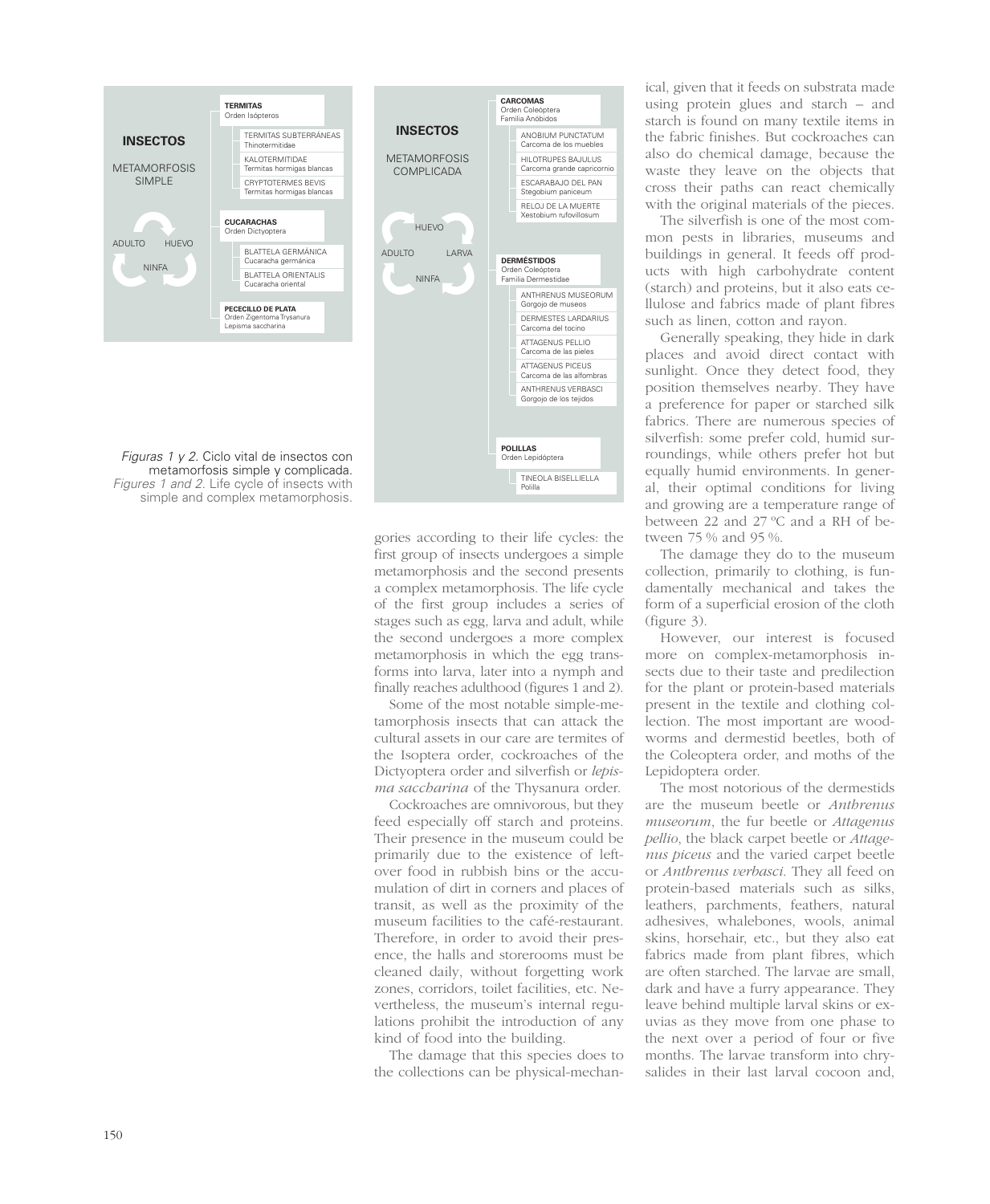#### ¿Qué buscamos? Especies de insectos que pueden infectar las colecciones del Museo

El casi millar de insectos susceptibles de atacar las colecciones del Museo, se puede clasificar en dos tipologías, atendiendo a su ciclo vital: un primer tipo de insectos que desarrollan una metamorfosis simple y un segundo tipo con metamorfosis complicada. El ciclo vital de los primeros pasa por una serie de estadios como son huevo, larva y adulto, mientras los segundos sufren una metamorfosis más complicada, en la que el huevo pasa a larva, posteriormente, a ninfa y por último se convierte en adulto (figuras 1 y 2).

Entre los insectos de metamorfosis simple que pueden atacar los bienes culturales que custodiamos destacan las termitas del orden Isóptero, las cucarachas del orden Dictyóptera y el pececillo de plata o *lepisma saccarina*, del orden Thysanura.

Las cucarachas son omnívoras, pero se alimentan especialmente de almidón y proteínas. Su presencia en el Museo podría deberse, principalmente, a la existencia de restos de alimentos en papeleras o a la acumulación de suciedad en rincones y zonas de paso y a la cercanía a las instalaciones del Museo de la cafetería-restaurante. Por ello, para evitar su presencia, es necesaria una limpieza diaria de las salas y almacenes, sin olvidar las zonas de trabajo, pasillo, aseos, etc. No obstante, las normas de funcionamiento interno prohiben la introducción, en el edificio, de cualquier tipo de alimento.

El daño que provoca esta especie en las colecciones puede ser físico-mecánico, ya que se alimenta de sustratos realizados a base de colas proteínicas y almidón, presente este último en muchas piezas textiles como acabados de sus tejidos aprestados. Pero también produce daños químicos, ya que los productos de deshecho que deposita sobre los objetos por los que deambula pueden llegar a reaccionar químicamente con los materiales originales de las obras.

El pececillo de plata es una de las plagas más comunes de las bibliotecas, museos y edificios en general. Se alimenta de productos con alto contenido en hidratos de carbono (almidón) y proteínas, pero también de celulosa o tejidos realizados

con fibras vegetales como el lino, el algodón, el rayón.

Por lo general, se ocultan en espacios oscuros y evitan el contacto directo con la luz solar. Una vez que detectan el alimento, se sitúan en zonas próximas. Tienen predilección por el papel o los tejidos de seda almidonados. Hay múltiples especies de pececillos de plata: algunos prefieren entornos fríos y húmedos y otros cálidos pero igualmente húmedos. En general, sus condiciones óptimas para vivir y desarrollarse son una temperatura comprendida entre 22 y 27 ºC y una HR entre el 75 y 95 %.

El daño que produce en las colecciones del Museo, principalmente en indumentaria, es fundamentalmente mecánico y adquiere forma de erosión superficial del tejido afectado (figura 3).

Pero son los insectos de metamorfosis complicada los que más nos interesan por su afinidad y predilección por los materiales de origen vegetal o proteínico presentes en la colección de textiles e indumentaria. Entre ellos destacan las carcomas y los derméstidos, ambos del orden Coleóptero, y las polillas, del orden Lepidóptero.

Entre los derméstidos destacan el gorgojo de los museos o *Anthrenus museorum*, el escarabajo negro o *Attagenus pellio*, el escarabajo de las alfombras o *Attagenus piceus* y el gorgojo de los tejidos *o Anthrenus verbasci.* Todos ellos se alimentan de materiales de naturaleza protéica como sedas, cueros, pergaminos, plumas, adhesivos naturales, ballenas, lanas, pieles, crin, etc., pero también de fibras vegetales, a menudo aprestadas. Las larvas son pequeñas, de color oscuro y aspecto peloso. Van abandonando múltiples pieles larvales o exuvias conforme mudan de una fase a otra a lo largo de un periodo de 4 o 5 meses. Las larvas se trasforman en crisá-



*Figura 3. Pececillo de plata (Lepisma Saccarina). Ilustración de Silvia Montero. Figure 3. Silverfish (Lepisma Saccarina). Illustration by Silvia Montero.*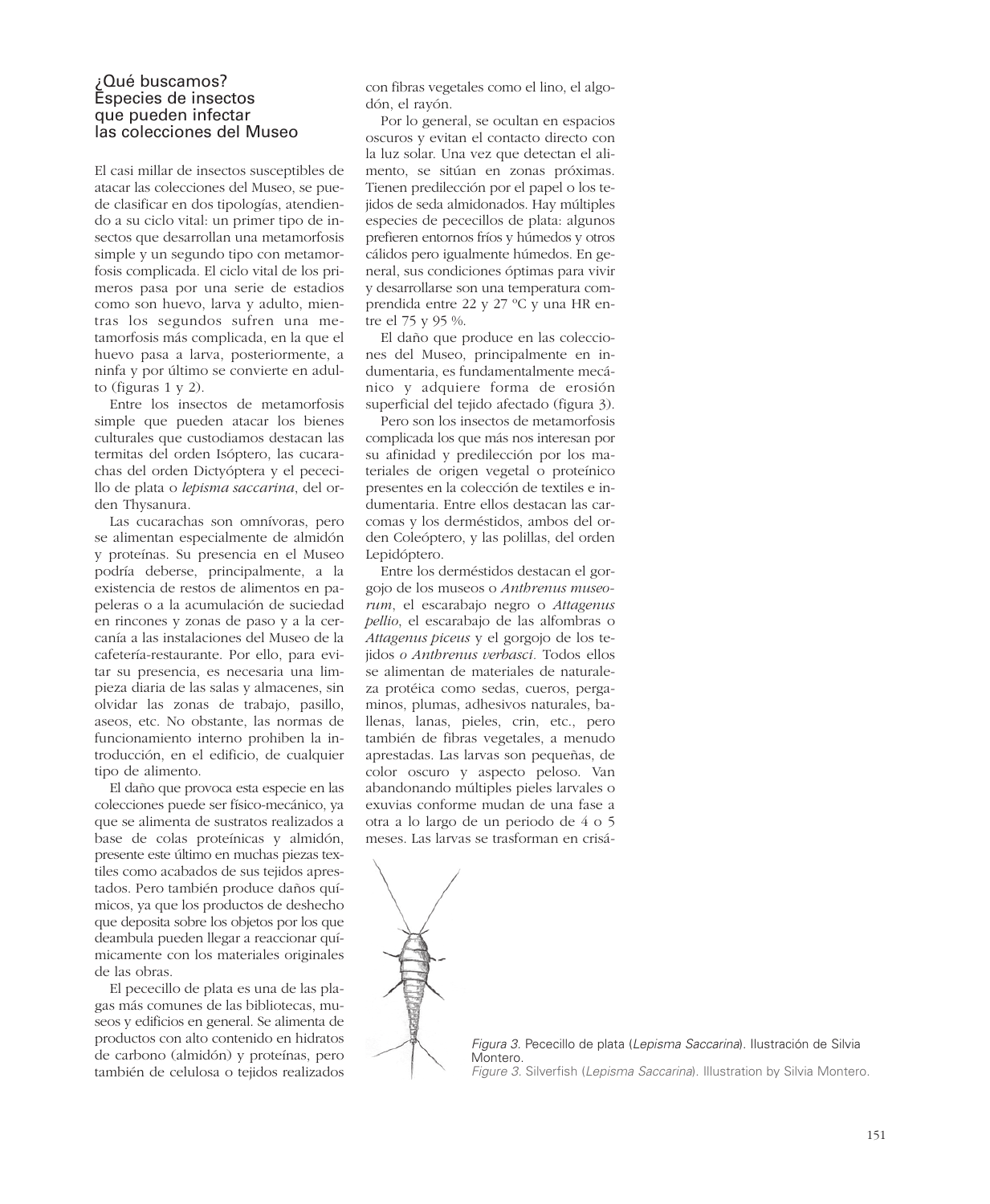*Figura 4. Attagenus pellio larva. Ilustración de Silvia Montero. Figure 4. Attagenus pellio larva. Illustration by Silvia Montero.*

*Figura 5. Attagenus pellio adulto. Ilustración de Silvia Montero. Figure 5. Attagenus pellio adult. Illustration by Silvia Montero.*



once they reach adulthood, they live for nearly a month. After laying eggs, the female usually dies a few days later (figures 4, 5, 6 and 7).

Their presence in the museum collections is devastating, above all to the clothing items. The damage they do to fabrics is mainly physical-mechanical, given that the larva feeds off the fibres it finds in its path and creates small holes. In animal skin or leather pieces, the damage takes the shape of tunnels measuring 1-2 mm in diameter.

In the museum we have discovered a few pieces affected by this insect, which have had to be treated and the bugs exterminated. Exuvias have been found in the silk lining of a 19th-century dress, and we have even discovered a live larva.

A fearsome member of the Lepidoptera order is the webbing clothes moth or *Tineola bisselliella*, which is responsible for serious damage to protein-based fabrics, especially wool, and can be found in countless items of popular and historical clothing in the museum (figures 8 and 9).

The larvae of the clothes moth can wreak havoc in a storeroom full of clothing, given that they primarily feed on proteins and have a particular taste for keratin, found in materials such as animal skins, feathers, hair, wool, silk, etc.

The larva measures 10 mm in length and is cream-coloured with a dark brown head. Over the course of its larval phrase it sheds its skin on several occasions, leaving its exuvias spread on the substrata on which it feeds.

The webbing moth is a silver dun colour and has narrow, shiny golden wings with rows of long hairs on the edges. The female adult does not feed and dies once her eggs are laid, as her source of energy is consumed rapidly. This species lives in dark spaces and, unlike other moths, avoids the light.

Dead specimens of *Tineola Biselliella* have been found in the temporary exhibition halls of the museum. In the storerooms there are examples of clothing items on which we have detected traces of their past presence, with their characteristic tracks of small-diameter holes (figure 10).

In every one of the aforementioned cases, the larval phase of both simple and complex-metamorphosis insects is the most prejudicial to cultural assets because it does the greatest damage. During this stage, the worm or larva feeds off the substrata in which it lives. Therefore, depending on the species, the damage may appear in the form of larger or smaller tunnels, holes, surface erosions, etc. Nevertheless, their presence in any of the other life stages is a threat to cultural assets because they can attract other species that feed on them, and their excrement can cause irreversible damage in the form of acidic or basic stains that degrade the substrata on which they are deposited.

As we have seen, the direct consequences of insect attacks are chemical, physical and aesthetic transformations that threaten the integrity of the piece and the rest of the collection, and therefore they must be eradicated using insect extermination treatments.

*Figura 6. Anthrenus vervasci, larva. Ilustración de Silvia Montero. Figure 6. Anthrenus vervasci, larva. Illustration by Silvia Montero.*

*Figura 7. Anthrenus vervasci, exuvia. Ilustración de Silvia Montero. Figure 7. Anthrenus vervasci, exuvia. Illustration by Silvia Montero.*

*Figura 8. Anthrenus vervasci, adulto. Ilustración de Silvia Montero. Figure 8. Anthrenus vervasci, adult. Illustration by Silvia Montero.*



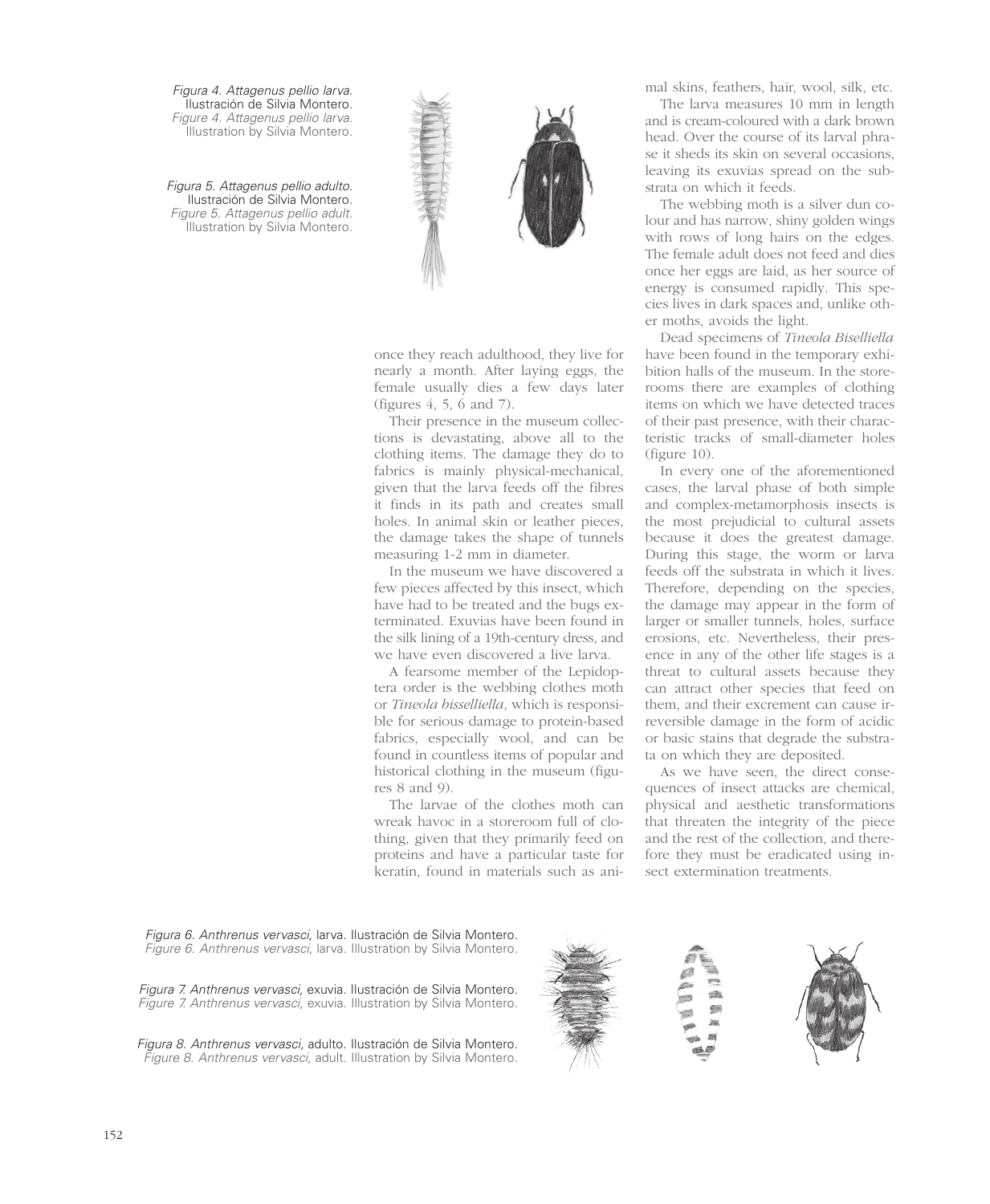



*Figura 9. Tineola bisselliella, larva. Ilustración de Silvia Montero. Figure 9. Tineola bisselliella, larva. Illustration by Silvia Montero.*

*Figura 10. Tineola bisselliella, adulto. Ilustración de Silvia Montero. Figure 10. Tineola bisselliella, adult. Illustration by Silvia Montero.*

lidas en su última envoltura larval y, una vez adultos, viven cerca de un mes. Después de poner los huevos, la hembra suele morir pasados unos días (figuras 4, 5, 6 y 7).

Su presencia en las colecciones del Museo es devastadora, principalmente en las de indumentaria. Los daños que produce sobre los tejidos son principalmente físico-mecánicos, ya que la larva se va alimentando de las fibras que encuentra a su paso, y produce roturas en forma de pequeños agujeros. En piezas de piel o cuero, el daño adquiere forma de galería de 1-2 mm de diámetro.

En el Museo se han detectado algunas piezas con presencia de este insecto, por lo que han tenido que ser tratadas y desinsectadas. Se han encontrado exuvias en el forro de seda de un vestido del siglo XIX. Incluso hemos encontrado una larva viva.

Dentro del orden Lepidóptero destaca la temible polilla de la ropa o *Tineola bisselliella*, responsable de los graves daños ocasionados en tejidos proteínicos, en particular la lana, y presente en innumerables ejemplares de indumentaria popular e histórica del Museo (figura 8 y 9).

Las larvas de las polillas de los vestidos o de la ropa pueden causar estragos en un almacén de indumentaria, ya que se alimentan principalmente de proteínas, con predilección por la queratina, presente en materiales como las pieles, plumas, pelo, lana, seda, etc.

La larva tiene un tamaño de 10 mm de longitud y es de color crema, con la cabeza más oscura de color marrón. A lo largo de su fase larval va mudando en varias ocasiones, y deja sus exuvias depositadas sobre el sustrato del que se alimenta.

La polilla tejedora es de color pardo plateado y posee unas alas estrechas, doradas y brillantes, con bandas de largos pelos en los bordes. El adulto hembra no se alimenta y muere una vez ha desovado, al consumirse rápidamente su fuente de energía. Vive en zonas oscuras y, a diferencia del resto de las polillas, huye de la luz.

Se han detectado ejemplares muertos de *Tineola bisselliella* en las salas de exposiciones temporales del Museo. En los almacenes existen ejemplos de piezas de indumentaria en las que hemos detectado su antigua presencia, con sus huellas características en forma de agujeros de pequeño diámetro (figura 10).

En cualquiera de los casos anteriormente expuestos, tanto en los insectos de metamorfosis simple como en los de complicada, la fase larvaria es la más perjudicial para los bienes culturales, pues es la que mayor daño produce. En esta fase cuando, en gusano o larva, se alimenta del sustrato en el que vive. Por ello, en función de cada especie, el deterioro provocado presenta forma de galerías de mayor o menor diámetro, agujeros, erosiones superficiales, etc. No obstante, su presencia en cualquiera de las demás fases vitales es perjudicial para los bienes culturales, ya que puede ser motivo de colonización por parte de otras especies que se alimenten de ellas, y, además, sus productos de deshecho pueden ocasionar daños irreversibles en forma de manchas ácidas o básicas que degraden el sustrato sobre el que se depositan.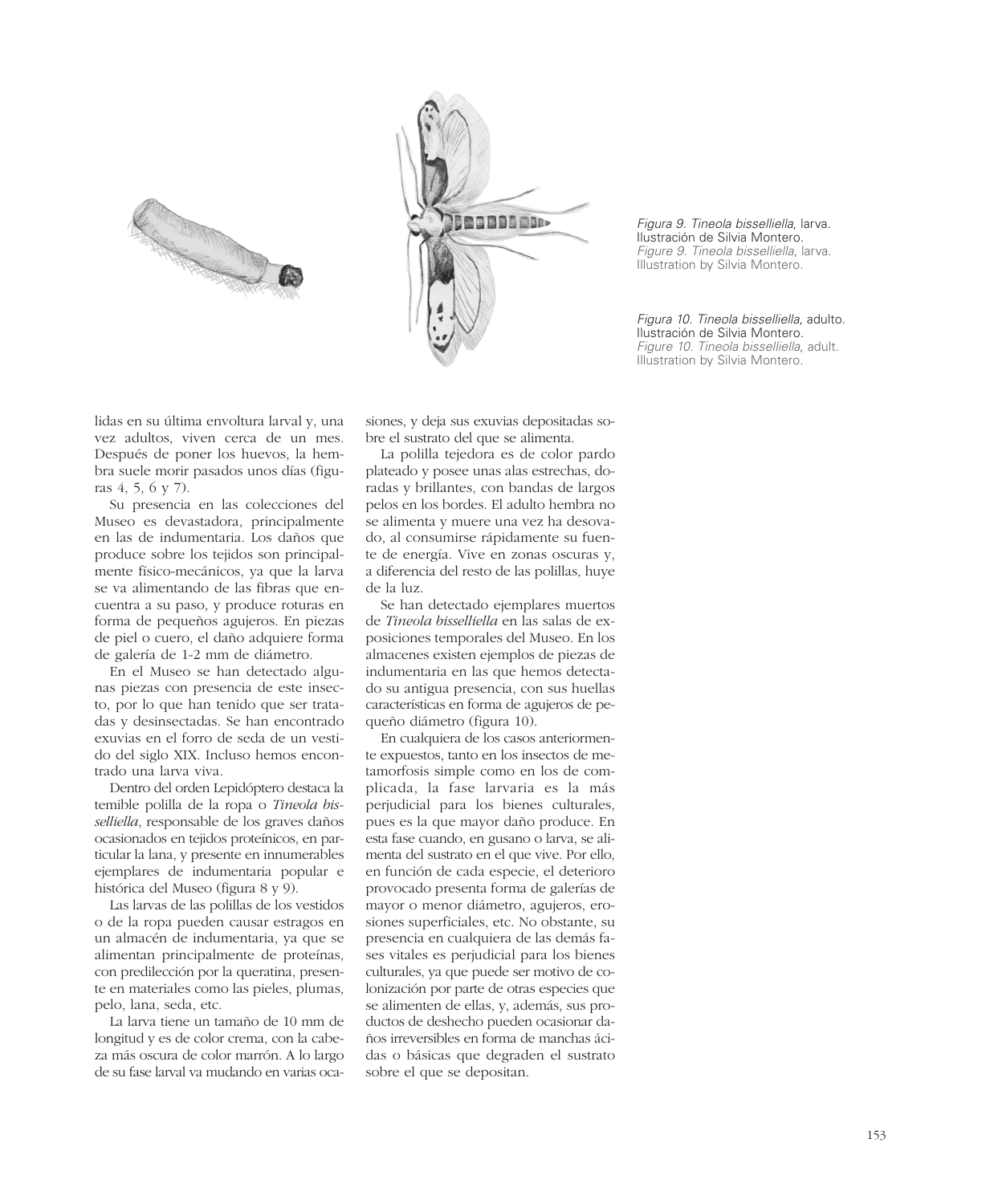

Figura 11. MT000905. Chupa del siglo XVIII con huellas de ataque de polilla. Tineola Bisselliella. Museo del Traje. CIPE. Figure 11. MT000905. 18th-century jacket with traces of moth damage. Tineola Bisselliella. Museo del Traje. CIPE.

#### <sup>1</sup> According to the DOMUS database, between 2004 and the present date a total of 7,600 clothing items have entered.

#### Insect extermination by anoxia

The goal of extermination by anoxia is to eradicate and eliminate any kind of insect that may be present in the museum's collections.

It consists of creating a transformed atmosphere in which oxygen is replaced by an inert gas (nitrogen or argon) until oxygen levels drop below 0.1 % and certain humidity and temperature conditions are achieved. This produces an anoxic atmosphere in which insects cannot survive.

In this atmosphere, created in an airtight space, the different pieces to be treated are introduced and remain there for a period of time that varies depending on the species being exterminated. The treatment is effective at any biological stage – egg, larva or adult.

The duration of the treatment depends on the insect species being eradicated and the developmental phase it is in (adult, larva or egg) as well as the temperature and RH inside the bubble. The nature, size and state of conservation of the work are also taken into account.

Studies done by Nieves Valentín have determined that this is an inert method; in other words, the treated work does not suffer any chemical alterations in its substratum after application (Valentín, N. 1998).

#### Methodology used at the Museo del Traje. CIPE

At the Museo del Traje, treatment is applied at two different times for different reasons.

Firstly, it is applied to all new pieces arriving at the museum, after they have been inventoried and labelled to avoid any possible misplacements or unnecessary confusion. This measure is purely preventive and attempts to protect the rest of the collection from possible pest invasions. Secondly, given the large number of new pieces entering the museum in recent years, this measure enables the Conservation Department to maintain a feasible work pace, because it does not have the time or resources to examine each piece in detail before they enter storage<sup>1</sup>.

The treatment is also applied periodically to pieces in which the presence of insects has been detected that might pose a threat to their integrity. Prior to treatment, the work is analysed and closely examined in places where eggs or insect remains might be hidden, such as seams, finishes, hems, linings, etc. The insect is then isolated and identified, and finally the infected piece is given a mechanical micro-vacuum cleaning before and after the anoxic treatment. Any insect remains that are found are classified for study and identification. (figures 11, 12, 13, 14 and 15).

The treatment requires a daily and exhaustive control of the conditions in which it is being applied and a correct and careful handling of each of the treated items.

#### Methodology and documentation

Prior to treatment, different aspects of the pieces are analysed and then classified according to the information we discover.

Firstly, the pieces are analysed and grouped according to size, morphology and nature.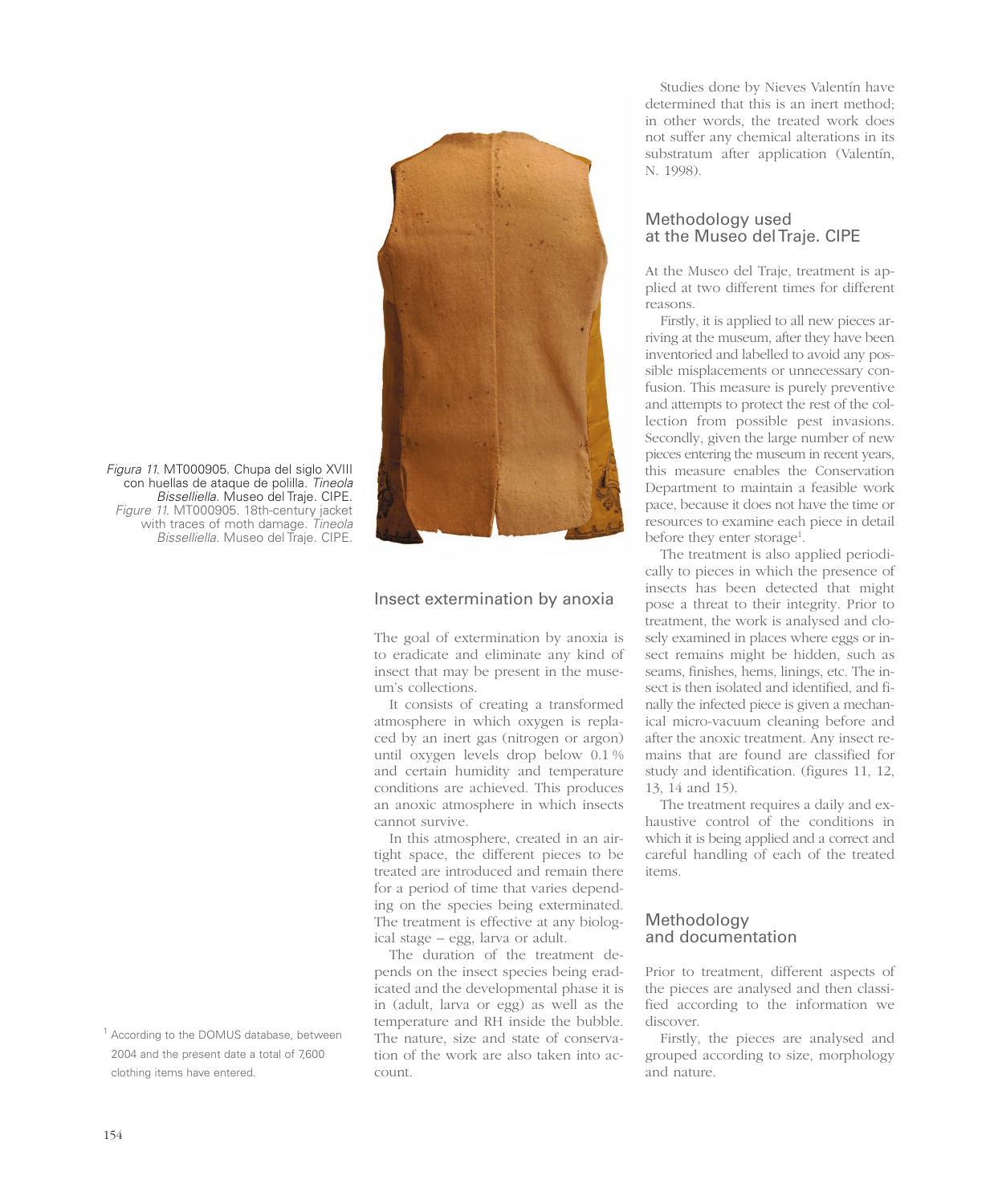

Como hemos visto, las consecuencias directas del ataque de insectos suponen unas trasformaciones químicas, físicas y estéticas que ponen en peligro la integridad de la obra y del resto de la colección, por lo que es necesaria su erradicación por medio de tratamientos de desinsectación.

#### Tratamiento de desinsectación por anoxia

El tratamiento de desinsectación por anoxia tiene como objetivo la erradicación y exterminio de cualquier tipo de insecto que pudiera estar presente en las colecciones del Museo.

Consiste en la creación de una atmósfera transformada en la que el oxígeno es sustituido por un gas inerte (nitrógeno o argón) hasta alcanzar unas concentraciones de oxígeno inferiores a 0,1 %, y unas determinadas condiciones de humedad y temperatura. Se crea, por tanto, una atmósfera anóxica incompatible con la vida de los insectos.

En dicha atmósfera, creada en un espacio estanco, se introducen las distintas piezas a tratar y en ella permanecen durante un tiempo variable en función de la especie a exterminar. El tratamiento es efectivo en cualquiera de sus fases biológicas; es decir, huevo, larva o adulto.

La duración del tratamiento depende de la especie de insecto que se quiere erradicar y de la fase de desarrollo en que se encuentre (adulto, larva o huevo), así como de la temperatura y HR del interior de la burbuja. De igual forma se tendrá en cuenta la naturaleza, tamaño y estado de conservación de la obra.

Estudios de Nieves Valentín determinan que se trata de un método inerte; es decir, que tras su aplicación no se producen alteraciones físico químicas en el sustrato de la obra tratada (Valentín, N. 1998).

#### Metodología empleada en el Museo del Traje. CIPE

En el Museo del Traje el tratamiento se aplica en dos momentos distintos con casuísticas diferentes.

Por un lado, se aplica a todas las piezas de nuevo ingreso en el Museo, una vez que éstas han sido inventariadas y sigladas para evitar posibles extravíos o confusiones innecesarias. Esta medida es puramente preventiva e intenta evitar el contagio del resto de la colección. Por otra parte, dado el elevado volumen de piezas de nuevo ingreso que están entrando en el Museo en los últimos años, esta medida permite un ritmo de trabajo asequible para el Departamento de Conservación, que no puede abarcar la revisión minuciosa de cada una de las piezas, antes de que entren en los almacenes<sup>1</sup>.

Por otro lado, se aplica puntualmente a las piezas en las que se ha detectado presencia de insectos que sean susceptibles de poner en peligro su integridad. Previamente al tratamiento, se analiza la obra buscando pormenorizadamente en lugares en los que pueda haber presencia de huevos o restos del insecto detectado, tales como costuras, remates, dobladillos, entretelas, etc. Posteriormente, se aísla e identifica el insecto y, por último, la pieza infectada se somete a un tratamiento de limpieza mecánica por microaspiración antes y después del tratamiento de anoxia. Los restos de insecto encontrado, se clasifican para su estudio e identificación (figuras 11, 12, 13, 14 y 15).

Figuras 12 y 13. Clasificación de los restos de insectos encontrados. Figures 12 and 13. Classification of insect remains detected.

#### Figura 14. Restos de exuvias de derméstidos encontrados en piezas del Museo.

Figure 14. Traces of dermestid exuvias found on pieces in the museum.





Figura 15. Ejemplar adulto de Tineola. Figure 15. Adult specimen of Tineola.

 $1$  Según consta en la base de datos DOMUS, desde el año 2004 hasta la fecha actual, han ingresado un total de 7.600 piezas de indumentaria.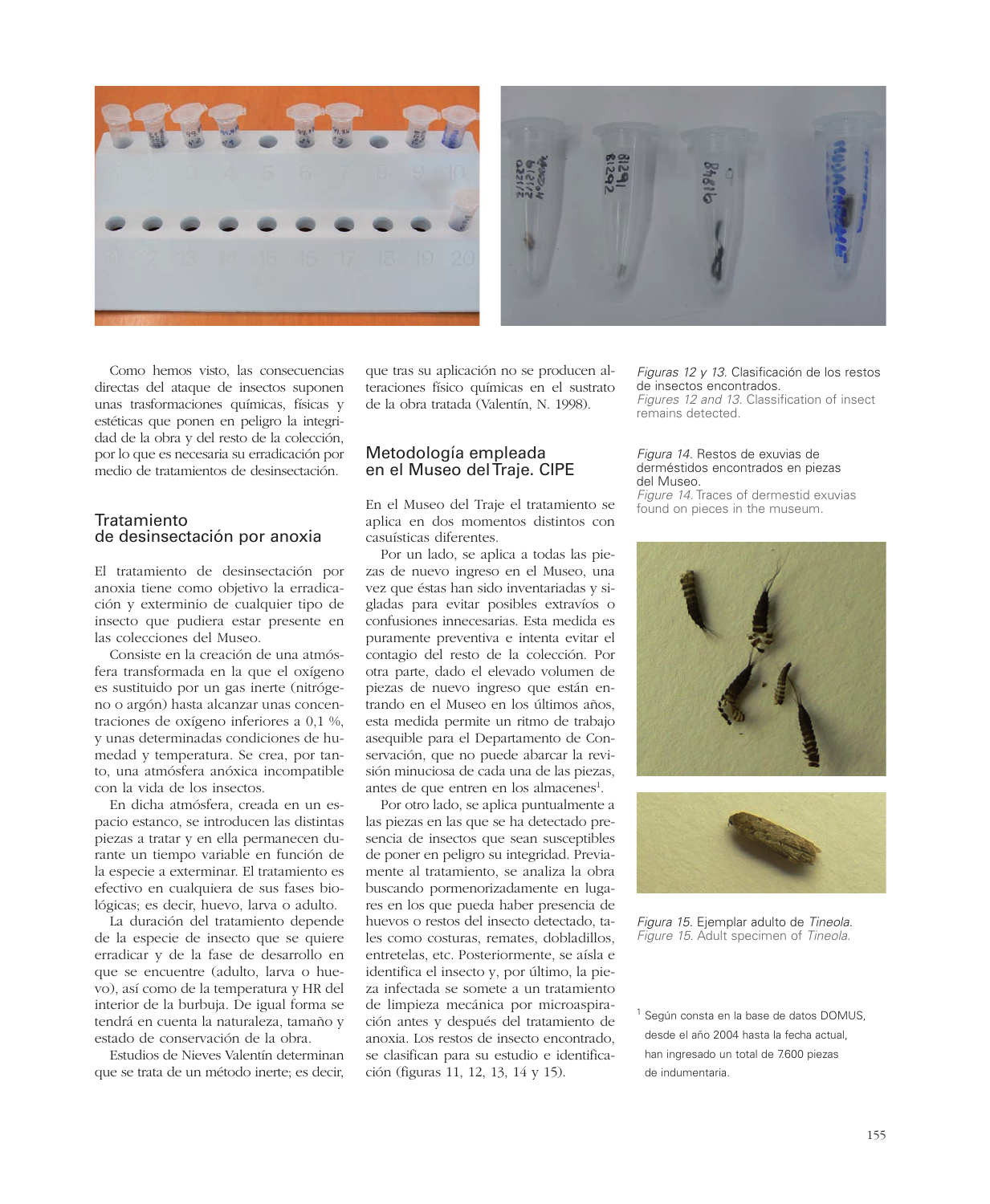| TRATAMIENTO DE ANOXIA<br>MUSEO DEL TRAJE. CIPE |       |                                        |                     |                          |              |  |  |  |
|------------------------------------------------|-------|----------------------------------------|---------------------|--------------------------|--------------|--|--|--|
|                                                |       |                                        |                     |                          |              |  |  |  |
| Número de bolsa:                               | /2008 | Inicio crecimiento:<br>Fin crecimiento |                     |                          |              |  |  |  |
|                                                |       | Duración de crecimiento completo       |                     |                          |              |  |  |  |
| Número total de piezas:                        |       | Condiciones sanolora transformada:     |                     |                          |              |  |  |  |
|                                                |       | Cap mede ARGON                         |                     |                          |              |  |  |  |
|                                                |       | Temperatura:<br>Humedad:               |                     |                          |              |  |  |  |
|                                                |       |                                        |                     |                          |              |  |  |  |
| <b>MEDICIONES</b>                              |       |                                        |                     |                          |              |  |  |  |
| Nº de días                                     | Fecha |                                        | Hora de<br>mediciòn | Concentración<br>Oxígeno | Rascuradería |  |  |  |
|                                                |       |                                        |                     |                          |              |  |  |  |
|                                                |       |                                        |                     |                          |              |  |  |  |
|                                                |       |                                        |                     |                          |              |  |  |  |
|                                                |       |                                        |                     |                          |              |  |  |  |
|                                                |       |                                        |                     |                          |              |  |  |  |
|                                                |       |                                        |                     |                          |              |  |  |  |
|                                                |       |                                        |                     |                          |              |  |  |  |
|                                                |       |                                        |                     |                          |              |  |  |  |
|                                                |       |                                        |                     |                          |              |  |  |  |
|                                                |       |                                        |                     |                          |              |  |  |  |
|                                                |       |                                        |                     |                          |              |  |  |  |
|                                                |       |                                        |                     |                          |              |  |  |  |
|                                                |       |                                        |                     |                          |              |  |  |  |
|                                                |       |                                        |                     |                          |              |  |  |  |
|                                                |       |                                        |                     |                          |              |  |  |  |
|                                                |       |                                        |                     |                          |              |  |  |  |
|                                                |       |                                        |                     |                          |              |  |  |  |
|                                                |       |                                        |                     |                          |              |  |  |  |
|                                                |       |                                        |                     |                          |              |  |  |  |

#### *Figuras 16 y 17. Documentos de "control de piezas" y "mediciones" en los que se detalla el proceso.*

*Figures 16 and 17. "Piece control log" and "measurement log" documents containing detailed records of the process.*

*<sup>2</sup> This kind of conservation file began to be generated in 2006 through DOMUS. In this way, the DOMUS database keeps a record of treatments of insect extermination by anoxia as well as other treatments applied to the piece.*

#### Secondly, their state of conservation is analysed, taking into account the process and degree of deterioration presented.

The piece is then checked to make sure it is correctly labelled with its corresponding inventory number.

Finally, as the pieces are introduced, those subjected to anoxic treatment are recorded in two kinds of documents, the "Piece Control Log" and "Measurements Log," where daily oxygen levels are recorded. Any incidents or variation in conditions that arise during treatment are also noted (figures 16 and 17).

After said process has been completed, the information is introduced into the conservation database of the DOMUS museographic documentation system, thus generating a specific conservation file for the treatment. In this way, the anoxic treatment applied to the piece is recorded and described, with details of the dates, person applying the treatment, type of gas used, required atmospheric conditions, oxygen level and any incidents that may have occurred during the process<sup>2</sup>.

#### Treatment process

The pieces are treated over a 15-day period with an oxygen level of less than 0.1 %, maintaining a temperature of between 20 and 30 ºC and a RH of 30-40 %.

Over the years two systems have been used: airtight bags and hermetic chambers.

## Insect extermination by anoxia in airtight bags

This consists of making an airtight bubble of polyethylene plastic into which the pieces to be treated are introduced.

This bubble must meet a series of requirements in order for the treatment to work. It must be made of polyethylene plastic with low permeability to avoid leaks or the passage of gases between the interior and the exterior of the bubble; it must be transparent so that the interior can be seen and the state of the piece can be observed at all times; it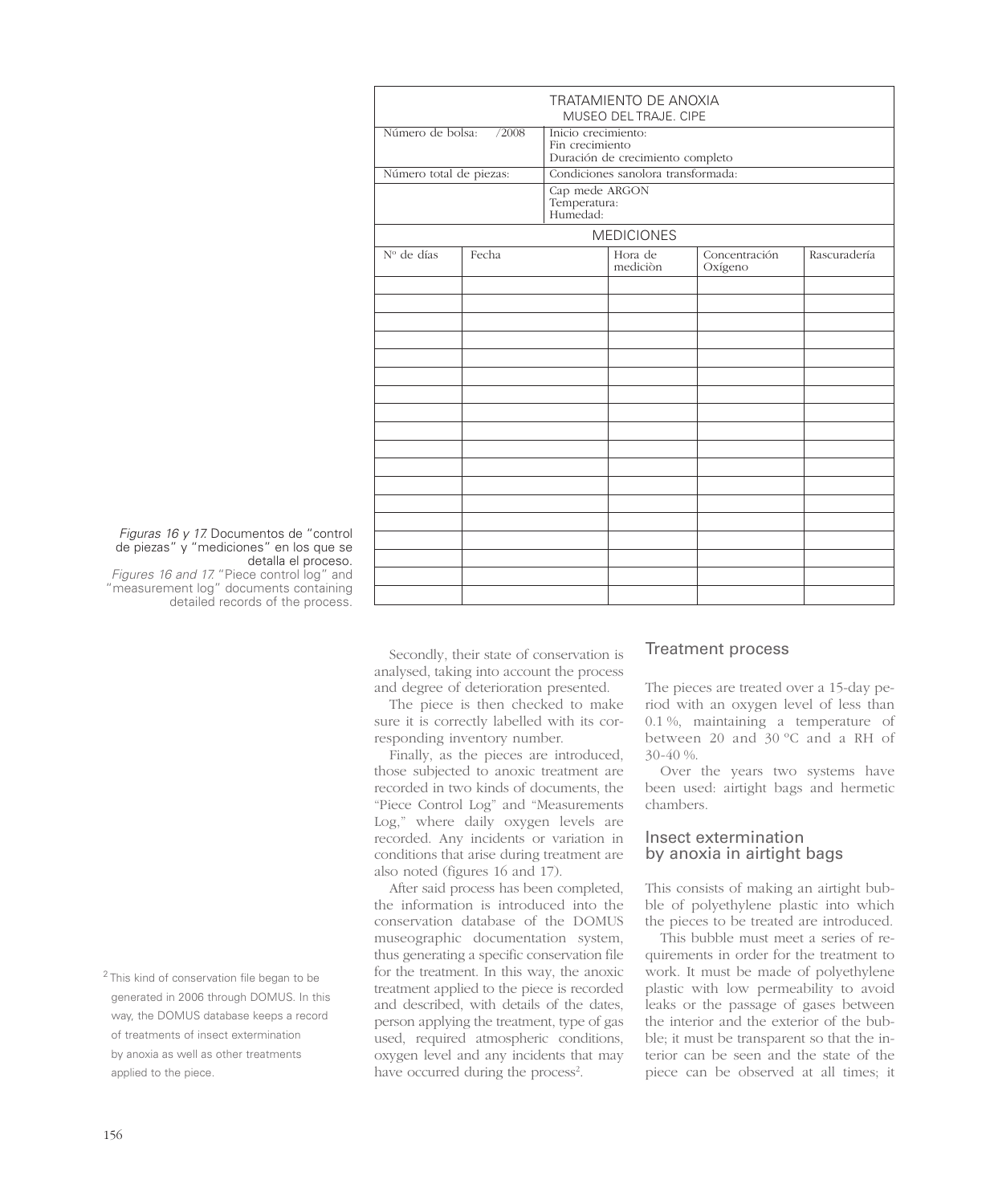El tratamiento requiere un control diario y exhaustivo de las condiciones en las que se desarrolla y una manipulación correcta y delicada de cada una de las piezas tratadas.

## Metodología y documentación

Previamente al tratamiento se analizan distintos aspectos de las piezas, para, posteriormente, proceder a agruparlas en función de las casuísticas con las que nos encontremos.

En primer lugar, se analizan las piezas y se agrupan en función de su tamaño, morfología y naturaleza.

Posteriormente, se estudia su estado de conservación, teniendo en cuenta el grado y proceso de deterioro en que se encuentran.

A continuación, se comprueba que la pieza está debidamente siglada, con su número de inventario correspondiente.

Por último, a medida que se van introduciendo las piezas, se hace un control de las que pasan por anoxia en dos tipos de documentos: el "Control de piezas" y el de "Mediciones", en el que se anotan los resultados de las mediciones de oxígeno diarias. También se anotan las posibles incidencias o variación de las condiciones que pudieran acontecer durante el tratamiento (figuras 16 y 17).

Una vez concluido dicho proceso, los datos son introducidos en el sistema de documetación museográfica DOMUS, en su base de datos de conservación; de forma que se genera un expediente de conservación específico del tratamiento. De este modo, se registra y describe el tratamiento de anoxia aplicado a la obra especificando fechas, autor, tipo de gas empleado, condiciones ambientales requeridas, porcentaje de oxígeno, así como posibles incidencias surgidas durante el mismo<sup>2</sup>.

## Desarrollo del tratamiento

Las piezas se tratan durante un periodo de 15 días con una concentración de oxígeno inferior al 0,1 %, manteniendo una temperatura entre 20 y 30 ºC y una HR del 30-40 %.

A lo largo de estos años se han utilizado dos sistemas: en bolsa estanca y en cámara hermética.

|                                             |                         | MUSEO DEL TRAJE. CIPE Restauradora: | TRATAMIENTO DE ANOXIA                                  |       |               |
|---------------------------------------------|-------------------------|-------------------------------------|--------------------------------------------------------|-------|---------------|
| Número de bolsa:<br>Número total de piezas: |                         |                                     | Inicio crecimiento:<br>Fin crecimiento:                |       |               |
|                                             |                         |                                     | Duración de crecimiento completo:<br>Salida de Anoxia: |       |               |
|                                             |                         |                                     | <b>PIEZAS</b>                                          |       |               |
| $N^{\circ}$ de<br>pieza                     | Número de<br>inventario | Tipo de pieza                       |                                                        | Domus | Observaciones |
|                                             |                         |                                     |                                                        |       |               |
|                                             |                         |                                     |                                                        |       |               |
|                                             |                         |                                     |                                                        |       |               |
|                                             |                         |                                     |                                                        |       |               |
|                                             |                         |                                     |                                                        |       |               |
|                                             |                         |                                     |                                                        |       |               |
|                                             |                         |                                     |                                                        |       |               |
|                                             |                         |                                     |                                                        |       |               |
|                                             |                         |                                     |                                                        |       |               |
|                                             |                         |                                     |                                                        |       |               |
|                                             |                         |                                     |                                                        |       |               |
|                                             |                         |                                     |                                                        |       |               |
|                                             |                         |                                     |                                                        |       |               |
|                                             |                         |                                     |                                                        |       |               |
|                                             |                         |                                     |                                                        |       |               |
|                                             |                         |                                     |                                                        |       |               |
|                                             |                         |                                     |                                                        |       |               |
|                                             |                         |                                     |                                                        |       |               |
|                                             |                         |                                     |                                                        |       |               |
|                                             |                         |                                     |                                                        |       |               |

#### Tratamiento de desinsectación por anoxia en bolsa estanca

Consiste en la fabricación de una burbuja de plástico de polietileno estanca, en la que se introducen las piezas a tratar.

Esta burbuja requiere una serie de características que hacen posible el tratamiento. Ha de ser de plástico de polietileno de baja permeabilidad, para evitar pérdidas, fugas o intercambio de gases entre el interior y el exterior de la burbuja; transparente, para que se vea el interior y se pueda observar el estado de la obra en todo momento; flexible, para que se adapte a la morfología de las piezas tratadas y evite dañarla; resistente, para que no se altere; y, por último, termofusible, para que permita el sellado completo de la burbuja convirtiéndola en una bolsa estanca.

La bolsa lleva instalada una válvula por la que penetra el gas inerte y otra válvula de salida, de mayor sección. El gas se introduce en la bolsa con una presión suave de 0,5 bares, estableciéndose a través <sup>2</sup> Este tipo de expediente de conservación se empezó a generar en el año 2006, en DOMUS. De esta forma, en la base de datos DOMUS queda registrado, junto con el resto de tratamientos recibidos por la pieza, el tratamiento de desinsectación por anoxia.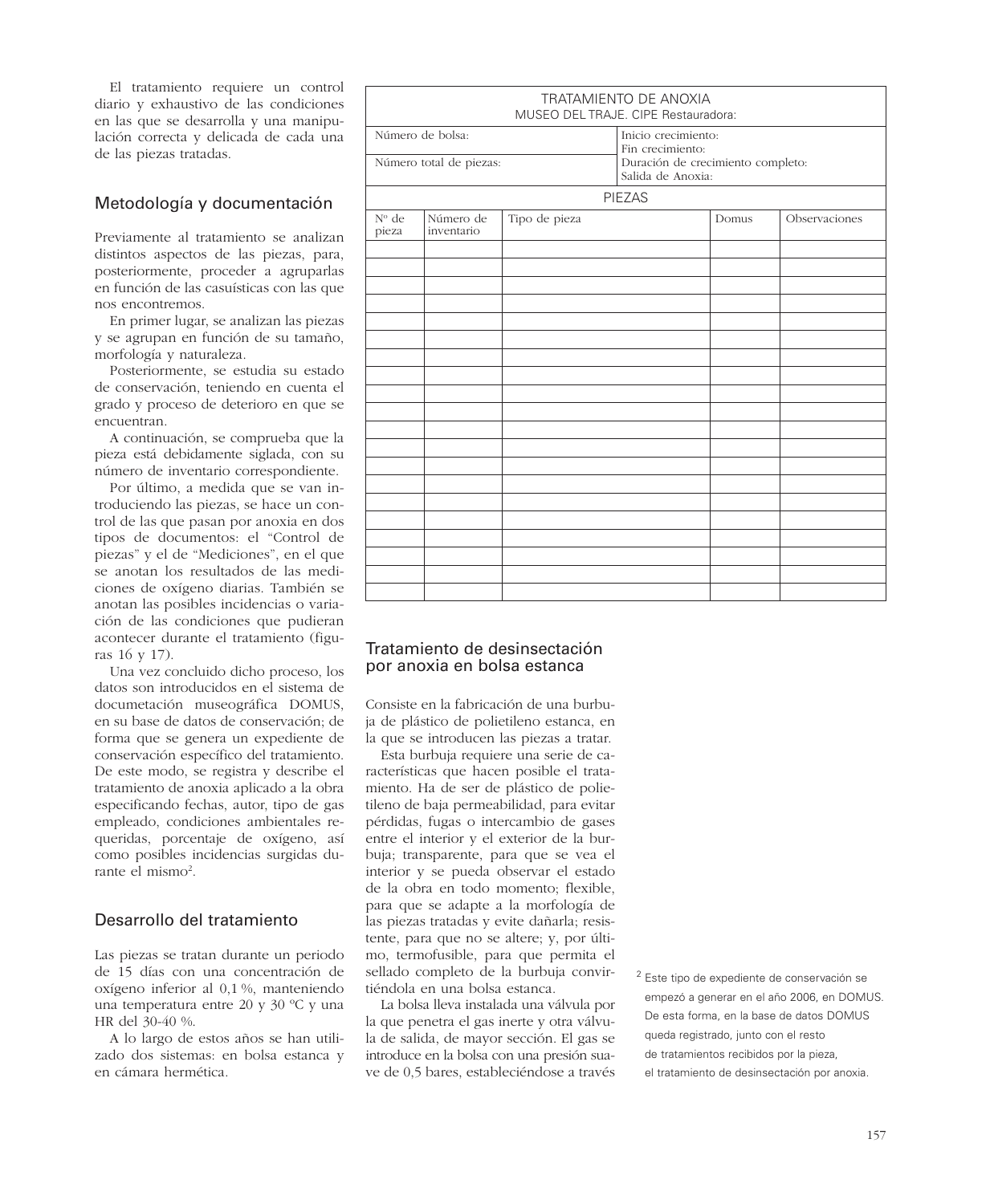





*Figuras 18, 19 y 20. Fases del tratamiento de desinsectación por anoxia en bolsa estanca. Figures 18, 19 and 20. Stages of anoxic insect extermination treatment in an airtight bag.*

must be flexible to adapt to the morphology of the treated pieces and avoid damaging them; it must be resistant so that there are no alterations; and finally, it must be thermofusible so that the bubble can be sealed, making it perfectly airtight.

The bag is fitted with a valve through which the inert gas is pumped in and another larger exit valve. The gas is introduced in the bag at a gentle pressure of 0.5 bars while the exit valve simultaneously extracts the air, allowing for a gradual replacement of atmospheric air with argon or nitrogen. To facilitate the substitution of the air inside with the inert gas, the contents of the bag can be sucked out by closing the gas entry valve once the bubble is filled. This system can be combined with the constant entry-exit flow.

An analyser or oximeter is used to measure oxygen levels. A sample is taken through a valve connected beside the exit valve and, while the bag is being emptied of air, the oxygen levels are thus recorded. An oxygen concentration of less than 0.1 % indicates that insects can no longer survive inside. When this level of oxygen is reached in the bag, the gas is disconnected and the valves are hermetically sealed.

#### Materials used:

SARANEX low-permeability plastic. Permagum low-permeability silicon. Entry and exit valves with hermetic seal.s High-purity argon or nitrogen.

Thermohigrometer: 0-40 ºC temperature range; 0-100 % humidity range.

Polyethylene thermosealer (figures 18, 19 and 20).

The bag anoxia system has several advantages such as the ability to make different sized bags according to the number of pieces to be treated, the possibility of adapting the bag to the piece's morphology, and the fact that it can be easily transported and used in any prepared space.

However, it also presents some inconveniences, because this system requires slow and meticulous work prior to treatment, namely making the bag and assembling its sealing phases, installing valves, etc. It also has low output efficiency because each bag can only contain a maximum of 80 or 100 pieces.

This system is not advisable for pieces in a very fragile state of conservation whose mechanical and structural resistance has been severely compromised, because when a vacuum is created as the oxygen is being extracted, pressure builds up inside the bag and crushes the pieces. For the same reason, it is not advisable for pieces of a delicate nature and morphology, such as objects with a complex structure and designs made with feathers.

#### Insect extermination by anoxia in a hermetic chamber

The museum has been using a chamber to apply anoxic treatments since 2007, when a hermetic chamber was acquired and installed. This chamber has an interior space of 9  $m<sup>3</sup>$  and is specially prepared to carry out insect extermination by anoxia (figure 21).

The process consists of creating a transformed atmosphere inside a hermetic chamber, where oxygen is replaced by inert gas using atmospheric pressure and a system of cleansing by dilution. The chamber permits the use of both argon and nitrogen, but nitrogen is used because it is more inexpensive and absolutely effective for anoxic extermination<sup>3</sup>.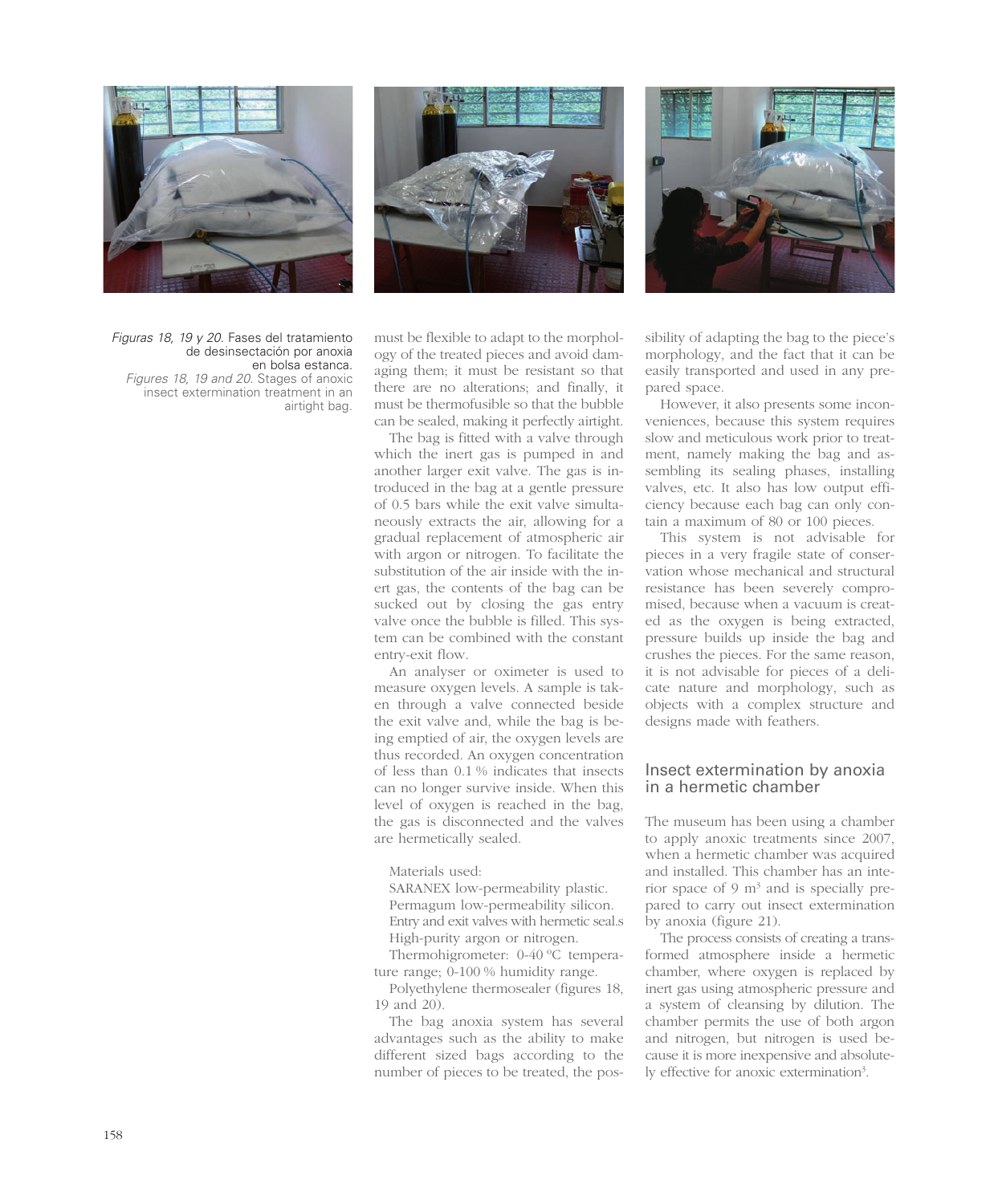de ambas válvulas un barrido continuo que permite la sustitución del aire atmosférico por argón o nitrógeno. Para facilitar la sustitución del aire interior por el gas inerte, es posible succionar el contenido de la bolsa cerrando la válvula de entrada del gas una vez que éste ha llenado la burbuja. Este sistema se puede combinar con el barrido continuo.

Para la medición del oxígeno, se utiliza un analizador u oxímetro. Se toma una muestra a través de una válvula conectada junto a la válvula de salida y, durante la purga de la bolsa, se conoce la concentración de oxígeno. Una concentración inferior a 0,1 % de oxígeno indica que a partir de ese momento la mortalidad de los insectos comienza a ser efectiva. Al alcanzar esta concentración de oxígeno en el interior de la bolsa, se desconecta el gas y se cierran herméticamente las válvulas.

Materiales empleados:

Plástico de baja permeabilidad SARA-NEX.

Permagum, silicona de baja permeabilidad.

Válvulas de entrada y salida con cierre hermético.

Argón o nitrógeno de alta pureza.

Termohigrómetro Rango Temperatura 0-40 ºC; Humedad 0-100 %.

Termoselladora de polietileno (figuras 18, 19 y 20).

El sistema de anoxia en bolsa tiene una serie de ventajas como son la capacidad de fabricación de la bolsa de un tamaño determinado en función del número de piezas que vayan a ser tratadas. Posibilidad de adaptar la bolsa a la morfología de la pieza. Es un sistema móvil que se puede realizar en cualquier espacio habilitado.

Pero también presenta una serie de inconvenientes, ya que se trata de un sistema que requiere de un trabajo lento y meticuloso, previo al tratamiento, que consiste en la fabricación de la bolsa con sus fases de sellado, colocación de válvulas, etc. Su rentabilidad es baja, pues cada bolsa puede contener un número máximo de 80 o 100 piezas.

Este sistema es desaconsejable para piezas cuyo estado de conservación sea muy frágil y se vea afectada en un alto grado su resistencia mecánica y estructural, ya que, al producirse el vacío durante la fase de extracción del oxígeno, se provoca una gran presión en el inte-



*Figura 21. Cámara de desinsectación por anoxia del Museo del Traje. CIPE. Figure 21. Anoxic insect extermination chamber of the Museo del Traje. CIPE.*

rior y como consecuencia el aplastamiento de las obras. Por el mismo motivo, tampoco es recomendable para piezas delicadas por su naturaleza y morfología como puede ser el caso de objetos de estructura y diseño complejo, realizados con plumas.

#### Tratamiento de desinsectación por anoxia en cámara hermética

El tratamiento de anoxia en cámara se realiza en el Museo desde el año 2007, año en que tuvo lugar la adquisición e instalación de una cámara hermética, con un espacio interior de 9 m<sup>3</sup>, especialmente preparada para realizar el tratamiento de desinsectación por anoxia (figura 21).

Consiste en la creación de una atmósfera transformada en el interior de una cámara hermética en la que, a presión atmosférica y mediante un sistema de arrastre por dilución, el oxígeno es sustituido por el gas inerte. La cámara permite la utilización tanto de argón como de nitrógeno, pero se utiliza el nitrógeno dada su mayor economía y su garantizada eficacia en la desinsectación por anoxia3 .

La cámara está provista de una válvula de entrada del gas inerte, que penetra en el interior a través de una instalación de tubería de acero con manómetros que permiten graduar la presión de entrada del gas hasta 1 bar de presión. En el extremo opuesto se sitúa la zona de evacuación del aire o gas del interior, *<sup>3</sup> Estudios de Nieves Valentín demuestran cómo el tratamiento con gas argón y nitrógeno son igual de efectivos para el tratamiento. En su artículo Comparative analysis of insect control by nitrogen, argon and carbon dioxide in Museum, Archive and Herbarium collections establece un cuadro comparativo de tiempos necesarios para la desinsectación de distintas especies de insectos, en función del tipo de gas empleado.*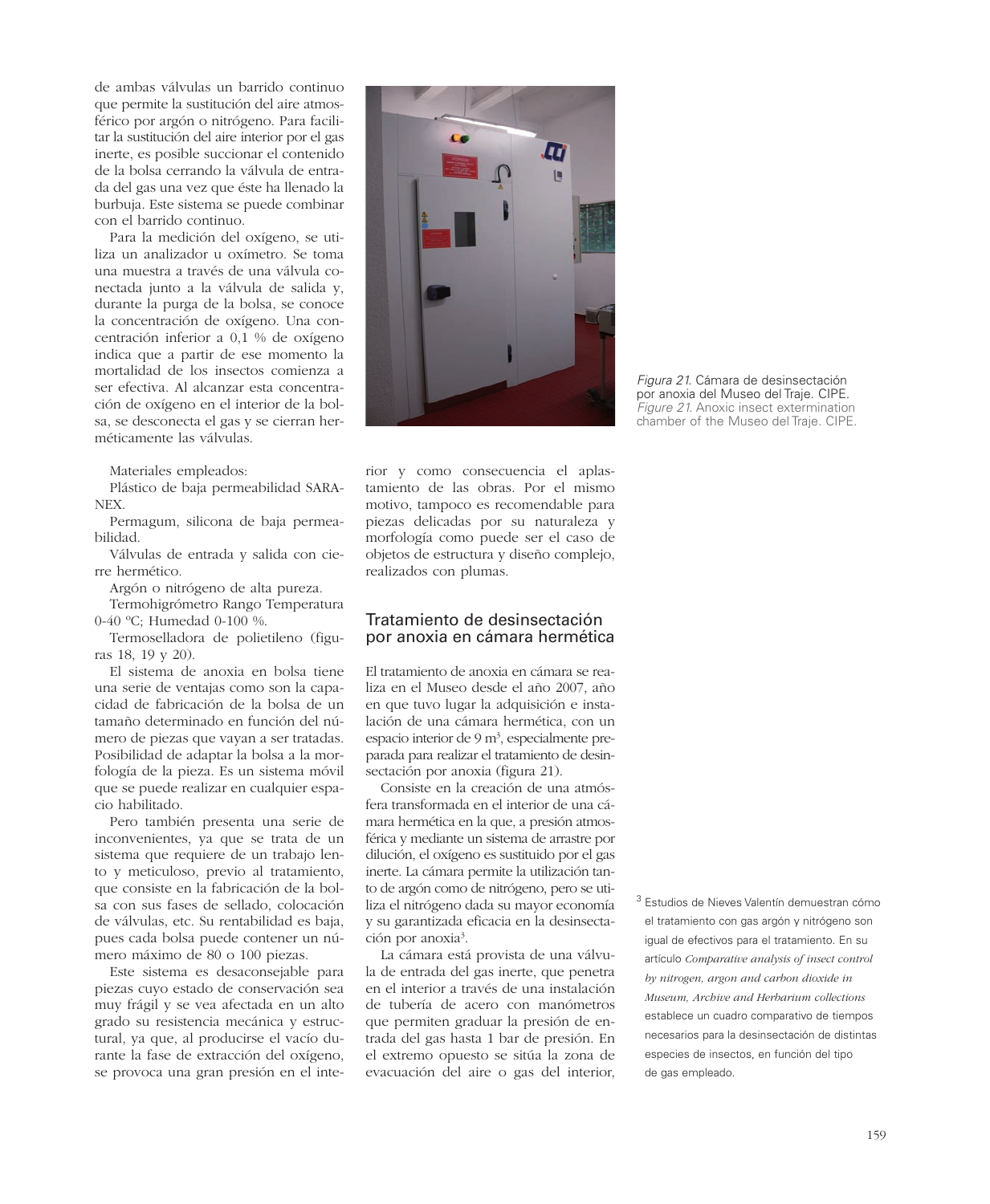<sup>3</sup> Studies by Nieves Valentín show how treatments with argon and nitrogen gas are equally effective for treatment. In her article *Comparative analysis of insect control by nitrogen, argon and carbon dioxide in Museum, Archive and Herbarium collections,* she provides a comparative table of the times required to exterminate different insect species according to the kind of gas used.

 $4$  At present we are considering the possibility of replacing the nitrogen supply through Rangers with a high output capacity nitrogen generator that would produce and store the gas, with a nitrogen humidification system, before it entered the chamber.

The chamber is fitted with an entry valve for the inert gas, which enters via a steel pipe installation with gauges that can regulate the pressure of gas intake up to 1 bar. On the opposite end is the area where the interior air or gas is evacuated by means of an extraction nozzle: a tube located in the upper part of the chamber that allows the gas inside to be piped outside the building. It is made with check valves that impede the entrance of oxygen from the outside. On the side, another valve serves to measures the oxygen inside the chamber.

The chamber also has a manual flowmeter that regulates the quantity of nitrogen that enters the room, depending on the requirements of each different treatment phase – in other words, when being filled or during the maintenance stage.

The nitrogen is supplied in liquid state in Ranger containers, characterised by their ability to use interior resistances to transform the contents into a gas state. In compliance with current safety regulations, these containers are located outside the building and are connected to a semi-automatic distribution mainframe that pumps the nitrogen to the chamber.<sup>4</sup>

The chamber's inner area is completely clear and has rods on the ceiling for the clothes hangers that hold the clothing items, facilitating a better use of available space as needed.

The chamber is entered via a 1-metrewide door that admits large pieces and clothes racks with a considerable number of items. It is made of steel plating with a security lock, which allows the chamber to be hermetically sealed. The door also has a glass window that provides a view of the inside at every stage of treatment.

The chamber has an interior humidity and temperature sensor that transmits data by telemetry to the mainframe located outside. This control centre stores and reports the data recorded both inside and outside the chamber.

The room in the museum used for insect extermination by anoxia is equipped with all safety measures required by the regulations in effect: a sensor for detecting oxygen levels in the air, double folding doors at point of entry and ventilation through door and window vents.

The chamber treatment system is more effective because it demands less time and can apply the insect extermination treatment to a greater number of pieces at once. The preliminary prepa-

rations are also simpler, and consist merely of hanging pieces on the inside rods and introducing clothes racks in the lower area. The system can treat approximately 800 clothing items at a time. However, the most important advantage in terms of conservation is the limited handling of the pieces, because they are not subjected to strong pressure as in the airtight bags.

## Post-treatment results. How does treatment affect the pieces?

The insect extermination methods that have been used for over twenty years in museums and institutions with collections that require such treatments are based on chemical treatments which attempt to eradicate the insects infesting the items by either soaking them in liquid chemical substances or sublimating toxic solid materials. The kind of products used – ethylene oxide, methyl bromide, para-dichlorobenzene and even naphthalene – require restorers to take special protective measures because they are highly toxic and some can even cause cancer. Today many of the products have been taken off the market and their use is prohibited. However, others are still sold, even for domestic use, despite their negative health side effects. But the damage they can do is not limited to the handler; these kinds of substances, applied directly to the pieces or placed near them, were absorbed and retained inside the pieces. Over time, it has been proven that such products have caused irreversible physical-chemical alterations. Many treated items have developed crystalline efflorescence on their surfaces, which in many cases needs to be analysed.

However, Nieves Valentín asserts that the presence of the nitrogen or argon used for anoxic insect extermination, because they are inert gases, does not affect the organic materials of which the pieces to be treated are made. This is particularly true for textiles, but the gases have proven equally harmless to other materials of organic origin such as wood, leather, paper and plastics, which can be found in most of the pieces in the museum's collection.

The experience I have gained over the past four years leads me to conclude that this treatment is effective in eradi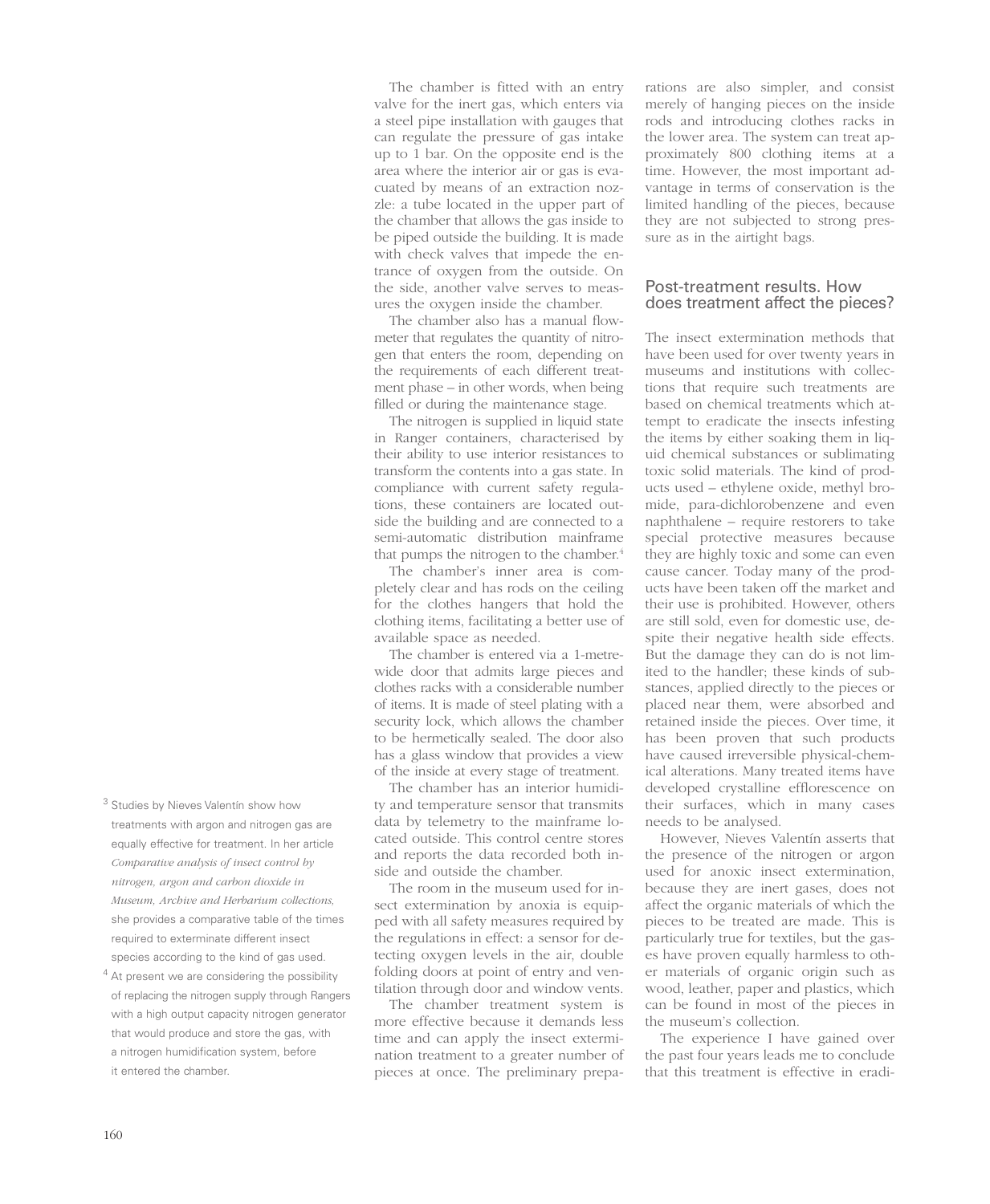mediante una tobera de extracción: una tubería ubicada en la parte superior de la cámara que permite la extracción del gas interior hasta el exterior del edificio. Está realizada con válvulas antirretorno que impiden la entrada de oxígeno del exterior. En el lateral, otra válvula sirve para realizar las mediciones de oxígeno del interior.

Además, la cámara dispone de un caudalímetro manual que permite regular la cantidad de nitrógeno que pasa al interior, en función de las necesidades de las distintas fases del tratamiento; es decir, durante el llenado o mantenimiento.

El nitrógeno se suministra en estado líquido en envases tipo *ranger* que se caracterizan por gasificar el contenido por medio de resistencias interiores. Cumpliendo con la normativa de seguridad vigente, estos envases se sitúan en el exterior del edificio y están conectados a una central de distribución semiautomática que hacen llegar el nitrógeno hasta la cámara<sup>4</sup>.

El espacio interior de la cámara es diáfano y dispone de barras en el techo para colgar las perchas que soportan las piezas de indumentaria, posibilitando un mejor aprovechamiento del espacio en función de las necesidades.

Se accede al interior por medio de una puerta de 1 m. de ancho que permite el paso de piezas de gran tamaño y de percheros con una considerable cantidad de piezas. Está realizada en chapa de acero con cierre de seguridad, que permite el cierre hermético de la cámara. En ella, se sitúa una ventana de cristal que permite ver el interior en cualquier momento del tratamiento.

La cámara dispone de un medidor de humedad y temperatura interior que, mediante telemetría, transmite los datos a la central situada en el exterior. La central almacena e informa de los datos registrados tanto en el interior como en el exterior de la cámara.

La sala del Museo destinada a los tratamientos de desinsectación por anoxia dispone de todas las medidas de seguridad que exige la normativa vigente: alarma de detección de oxígeno en el ambiente, accesibilidad por medio de doble puerta de hojas abatibles y ventilación asegurada por rejillas en puertas y ventanas.

El sistema de tratamiento de cámara permite una mayor rentabilidad del trabajo tanto en tiempo de dedicación como en incremento del número de piezas desinsectadas por tratamiento. Los preparativos previos son más sencillos, ya que únicamente consiste en introducir las piezas en las barras del interior y meter los percheros en la zona inferior. El sistema permite desinsectar en un solo tratamiento un número aproximado de 800 piezas de indumentaria. Pero la ventaja más importante desde el punto de vista de la conservación, es la minimización de la manipulación de las piezas que ya no son sometidas a fuertes presiones como en el caso de la bolsa.

#### Resultados tras el tratamiento. ¿Cómo afecta el tratamiento a las obras?

Los métodos de desinsectación empleados desde hace más de veinte años en los Museos e instituciones que custodian colecciones que requieren dichos tratamientos estaban basados en tratamientos químicos en los que, bien por impregnación de sustancias químicas en estado líquido o bien por sublimación de materias sólidas tóxicas, trataban de eliminar los insectos presentes en ellas. Este tipo de productos utilizados como el óxido de etileno, bromuro de metilo, paradiclorobenceno, incluso el naftaleno, requerían medidas de protección especiales para el restaurador, ya que son productos altamente tóxicos, incluso cancerígenos. Hoy día muchos de estos productos han sido retirados y prohibido su uso. Sin embargo, otros se siguen comercializando incluso para uso doméstico aunque sus efectos sobre la salud sean perjudiciales. Pero los daños no sólo afectaban al manipulador; este tipo de sustancias, aplicadas directamente sobre las obras o colocadas en su proximidad, quedaban retenidas en el interior de la pieza. Con el tiempo se ha comprobado que esta clase de producto ha originado alteraciones físico-químicas de carácter irreversible. Muchas obras tratadas han desarrollado en su superficie eflorescencias cristalinas que en muchos casos habría que analizar.

Sin embargo, la presencia tanto del nitrógeno como del argón, empleados en el tratamiento de desinsectación por anoxia, según afirma Nieves Valentín, al tratarse de gases inertes, no afecta a los materiales orgánicos con los que están constituidos las obras a tratar. En particular, a los textiles, pero tampoco a otro tipo de material de origen orgánico como son madera, cuero,

<sup>4</sup> En la actualidad estamos estudiando la posibilidad de sustituir el suministro de nitrógeno a través de rangers, por la adquisición de un generador de nitrógeno de alta capacidad productiva que permita la producción y almacenaje del gas, con un sistema de humidificación del nitrógeno, antes de entrar en la cámara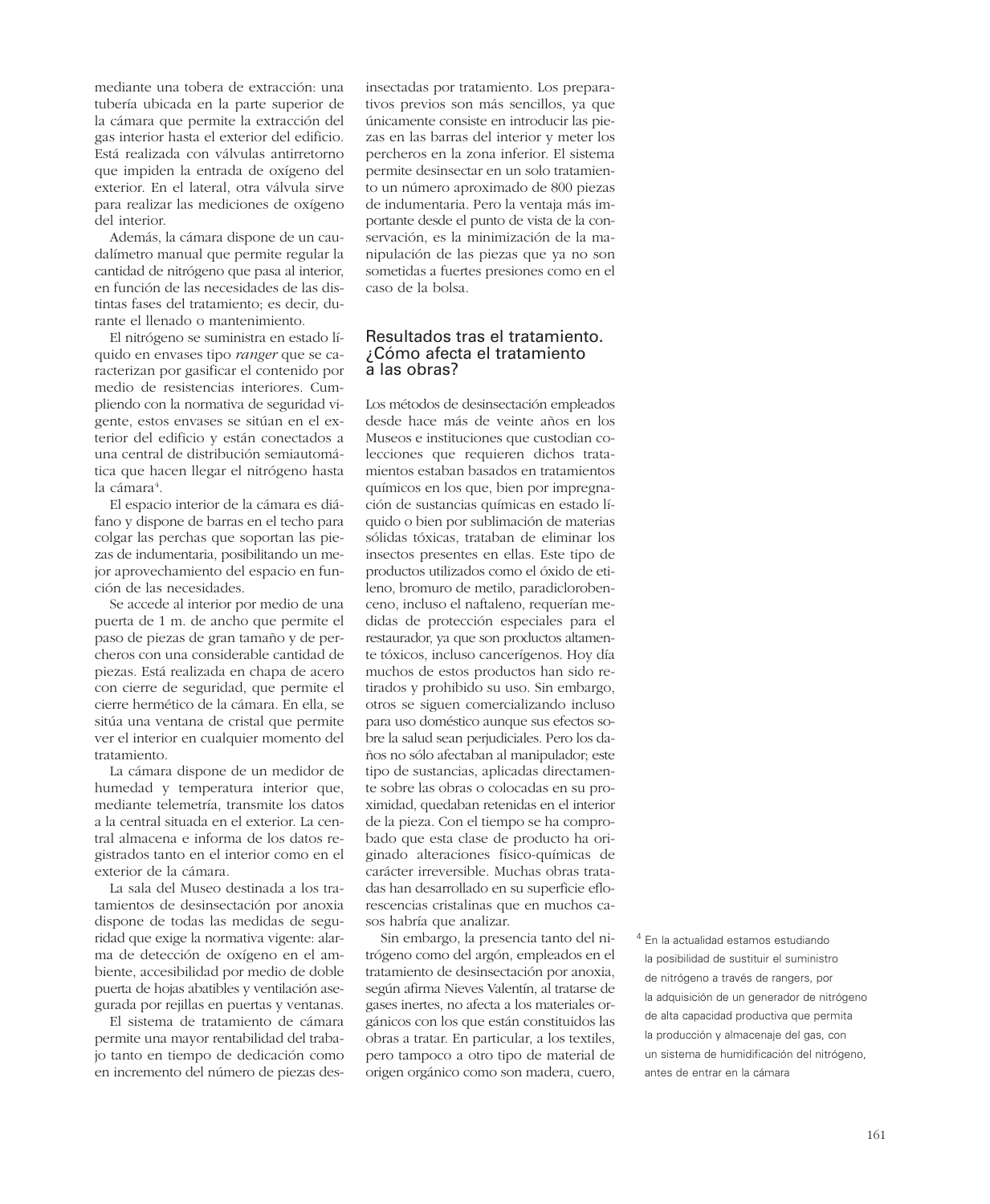cating any living being found among the pieces. After conducting an exhaustive analysis of the treated pieces, I have not detected any kind of alteration in the materials that make up the pieces after the process.

This treatment does not pose a threat to the restorer if the necessary precautions are taken, in accordance with the regulations in effect, both when handling the gas and using the bags or chamber.

## Working capacity

Since the insect extermination treatment was first introduced at the museum in 2004, and over the four years it has been used up to the present day, the operating system and applied methodology have evolved to the point of achieving optimum results in terms of the system's capacity, cost-effectiveness and improved treatment for the conservation of the pieces.

The chamber system currently in use offers a monthly output of approximately 800 pieces per treatment as opposed to the 80 pieces that can be treated using a bag or bubble.

# Conclusion

In summary, pest control in a museum requires the daily and disciplined efforts of a team working to ensure the conservation of its collections. Insect extermination by anoxia is only a small part of this work.

Avoiding the biodeterioration of the collections is an important goal, but there are other no less important threats that require our attention and effort. Identifying, controlling or eliminating these threats is part of the work we do every day. There are many factors that can cause deterioration and damage to the collections we care for, and we must also control and prevent them. All of our efforts are aimed at ensuring that the pieces are conserved and preserved for the future as intact and unaltered as possible.

Every treatment is founded on a solid scientific basis that combines biological, chemical and physical sciences with the conservation and restoration of cultural assets, and each one requires correct and expert handling and observation of the pieces to be treated, methodical and rigorous data gathering during the process and strict control of the conditions in which it is applied. All of this is necessary in order to ensure effectiveness and eradicate any trace of insects from the pieces without affecting them, bearing in mind their state of conservation, and without causing further deterioration.

Treating a piece does not mean that it will be immune to new infestations in the future. Therefore, this is just one phase in the prevention work carried out by the museum department responsible for the physical care of the collections. The observation and care of items in both the storerooms and the exhibition halls is an ongoing task.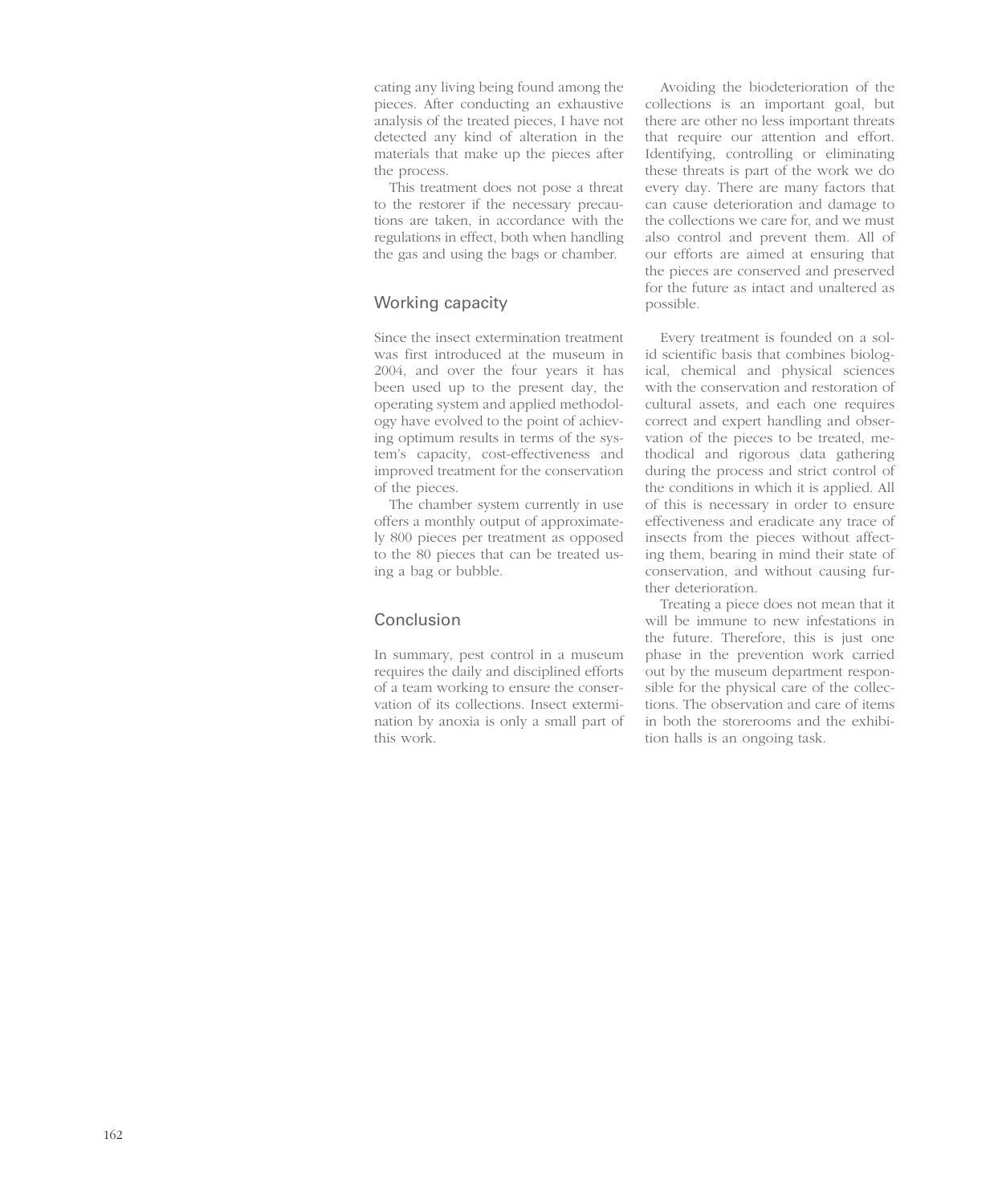papel o plásticos, presentes en la mayoría de las obras de la colección del Museo.

Mi experiencia a lo largo de cuatro años me hace concluir que el tratamiento es efectivo en cuanto a la erradicación de cualquier individuo vivo presente en las obras. Tras un análisis exhaustivo de las obras tratadas, no se ha detectado ningún tipo de alteración en los materiales constituyentes de las piezas, tras el proceso.

Es un tratamiento inofensivo para el restaurador si se toman las medidas de precaución necesarias, de acuerdo con la normativa vigente, tanto para la manipulación del gas como para el manejo de las bolsas o cámara.

#### Rendimiento del trabajo

Desde la instalación del tratamiento de desinsectación en el Museo, en 2004, y a lo largo de los cuatro años de funcionamiento hasta la fecha actual, el sistema de realización y la metodología empleada han evolucionado hasta obtener unos resultados óptimos en cuanto a rendimiento del sistema, rentabilidad económica y mejora del tratamiento para la conservación de las piezas tratadas.

El sistema actual en cámara permite un rendimiento mensual de aproximadamente 800 piezas por tratamiento frente a las 80 tratadas mediante bolsa o burbuja.

## Conclusión

Para concluir, únicamente decir que el control de plagas en un museo exige una labor diaria y disciplinada de un equipo de trabajo cuya función es la conservación de sus colecciones. El tratamiento de desinsectación por anoxia es sólo una pequeña parte.

Evitar el biodeterioro de las colecciones es un objetivo fundamental, pero existen otros riesgos no menos importantes y que requieren nuestro trabajo y esfuerzo. Identificar, controlar o eliminar sus agentes es una parte de la labor en la que nos esforzamos cada día. Existen muchos factores de deterioro y riesgos que sufren las colecciones que custodiamos, y que, de igual forma, debemos controlar y hacer que no se produzcan. Todo ello para garantizar su conservación y permanencia en el futuro lo más intactas e inalterables posibles.

Cada tratamiento se sustenta en una sólida base científica en la que confluyen tanto las ciencias biológicas, químicas y físicas como la conservación y restauración de bienes culturales; y cada uno requiere una correcta y especializada manipulación y observación de las piezas a tratar, una metódica y rigurosa toma de datos durante el proceso y un exigente control de las condiciones en que debe desarrollarse. Todo ello es necesario para hacerlo efectivo y conseguir la desinsectación de las obras, y, al mismo tiempo, no afectar a las obras, teniendo en cuenta su estado de conservación, y evitando que se produzcan nuevos deterioros.

Una vez tratadas las piezas, no significa que no puedan ser infestadas en cualquier otro momento de su vida. Por ello, ésta es sólo una fase del trabajo de prevención en la que trabaja el departamento del Museo encargado del cuidado físico de las colecciones. El trabajo de vigilancia y cuidado continúa tanto en el almacén como en las salas de exposición.